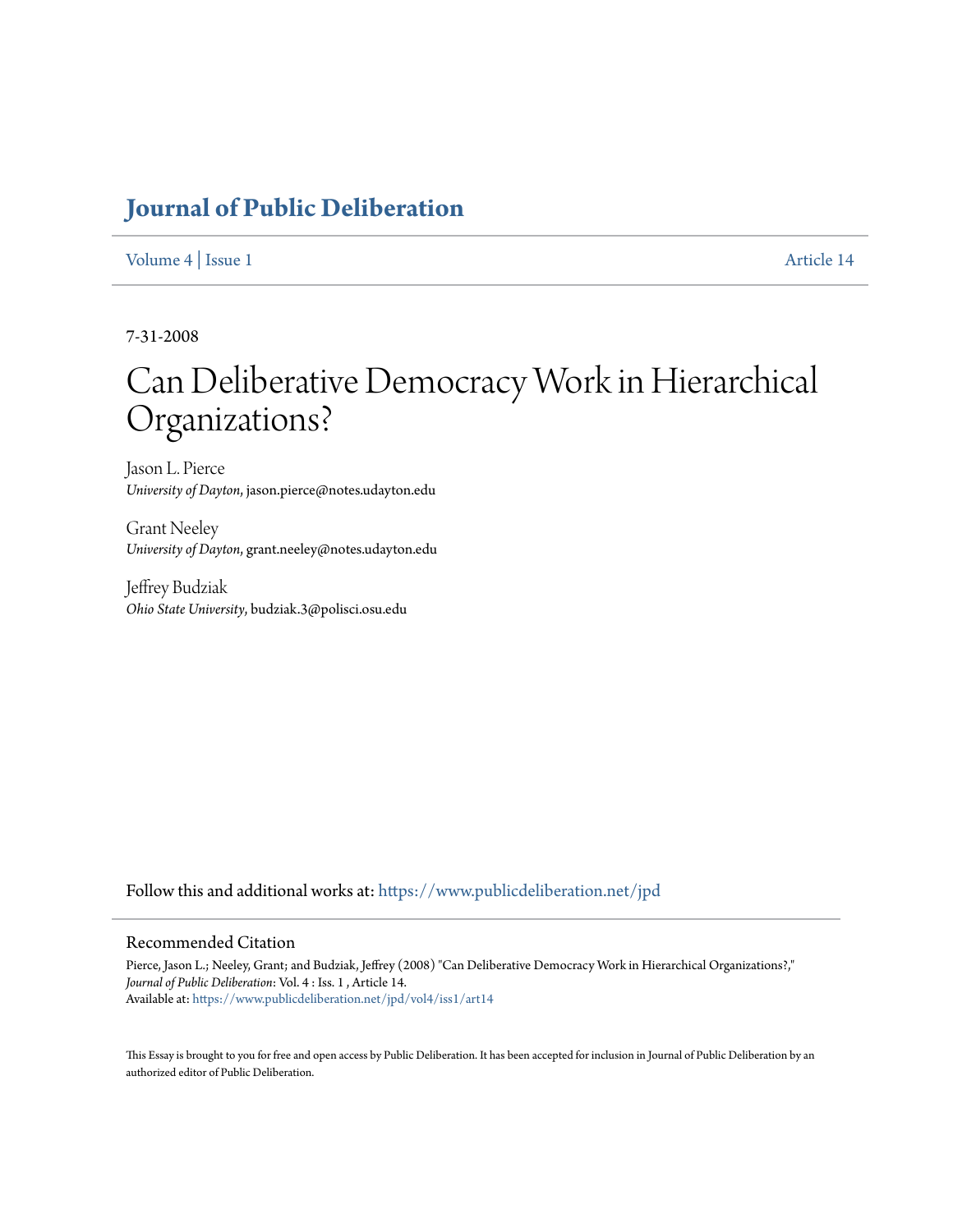# Can Deliberative Democracy Work in Hierarchical Organizations?

### **Abstract**

Some measure of equality is necessary for deliberative democracy to work well, yet empirical scholarship consistently points to the deleterious effect that hierarchy and inequalities of epistemological authority have on deliberation. This article tests whether real-world deliberative forums can overcome these challenges. Contrary to skeptics, it concludes that the act of deliberation itself and the presence of trained moderators ameliorate inequalities of epistemological authority, thus rendering deliberative democracy possible, even within hierarchical organizations.

### **Keywords**

deliberative democracy, hierarchy, epistemological equality, National Issues Forums

### **Acknowledgements**

The authors thank the anonymous reviewers for their valuable feedback and suggestions. An earlier version of this article was presented at the 2007 American Political Science Association conference.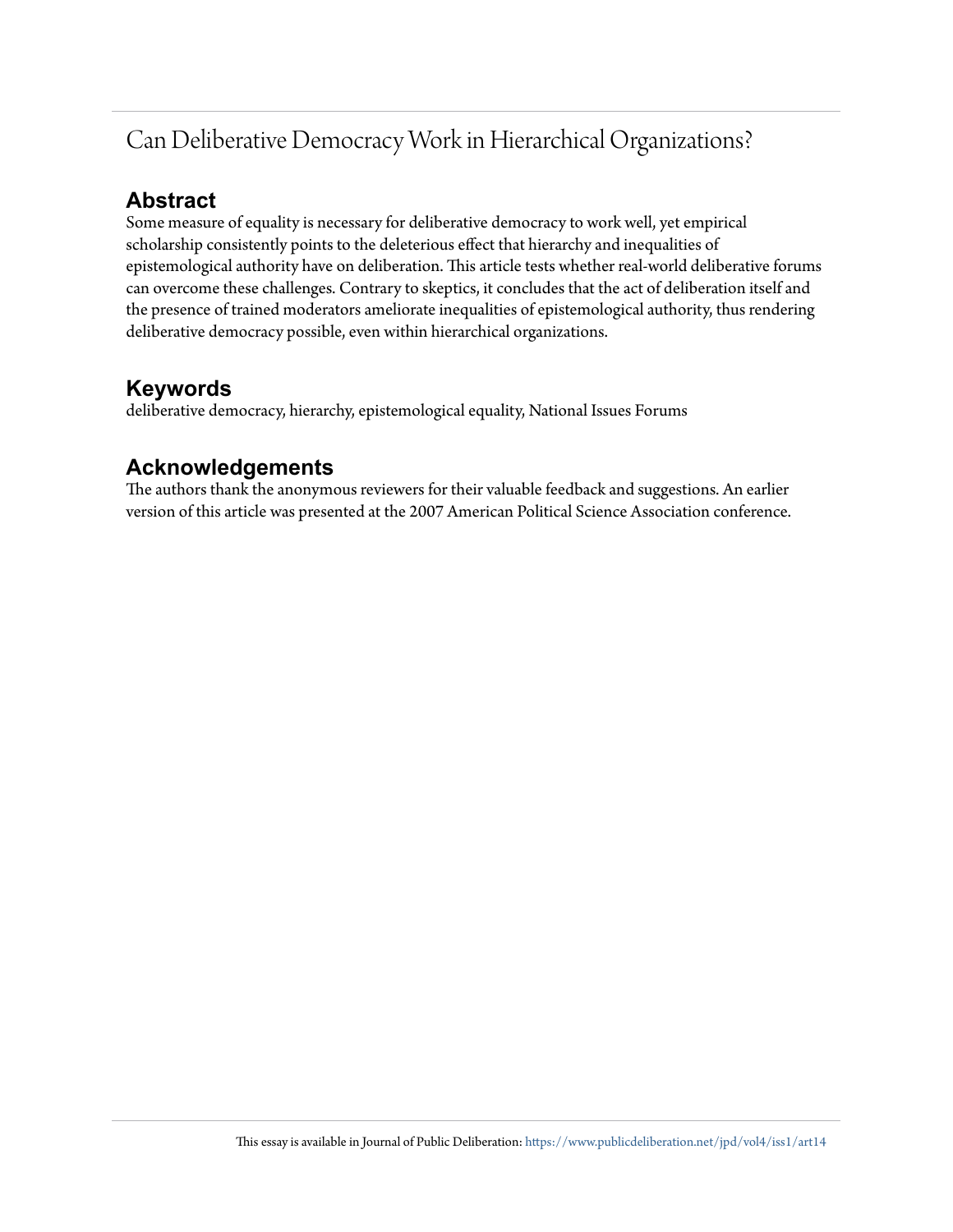#### **Introduction**

 $\overline{a}$ 

Democratic theory took a deliberative turn in the 1990s, such that aggregative conceptions of democratic legitimacy were abandoned for those emphasizing the importance of individuals participating substantively in collective decisions. The literature produced from this turn has tackled many thorny theoretical issues inhering in deliberative democracy. Empirical questions—over just how, when, and where deliberative democracy can and cannot operate—have received less attention.<sup>1</sup> Much of the scholarship still orients itself, rightly or wrongly, toward theoretical questions rather than empirical. Absent the feedback loops from the empirical to the theoretical scholarship, many assumptions of deliberative democratic theory remain untested. Proponents assume, for example, that a certain level of equality exists among participants, while hierarchy and status differences can be harbored from deliberation. Scholarship from communication studies and psychology consistently point, however, to the deleterious effects that hierarchy and inequalities in status have on deliberation. Can real-world deliberative practices overcome the hierarchy hurdle? This article presents findings from a deliberative experiment that tested just this question.<sup>2</sup> While limited in scope, the experiment revealed that deliberation itself and the presence of trained moderators ameliorated the effects of status differences. This article also points to fertile ground for further empirically oriented deliberative democracy research.

### **Theoretical Expectations for Equality**

Some measure of equality is necessary for deliberative democracy to work well, according to most of its proponents, but one finds various shades of equality discussed in the literature. Jim Fishkin's *Democracy and Deliberation* posits a broadly conceived notion of equality that "grants equal consideration to everyone's preferences and which grants everyone appropriately equal opportunities to formulate preferences on the issues under consideration" (1991: 30-1). Advancing his case for the liberal state, Bruce Ackerman calls for "neutral dialogue" between citizens where, "No reason is a good reason if it requires the power holder to assert: (a) that his conception of the good is better than that asserted by any of his fellow citizens, or (b) that, regardless of his conception of the good, he is intrinsically superior to one or more of his fellow citizens" (1980:

1

<sup>&</sup>lt;sup>1</sup> The empirical voice is not altogether silent. See, e.g., the work of the Deliberative Democracy Consortium and publications such as John Gastil and Peter Levine's *The Deliberative Democracy Handbook: Strategies for Effective Civic Engagement in the Twenty-First Century* (2005). 2

 $2$  This deliberative experiment was supported through a collaborative agreement with the Kettering Foundation.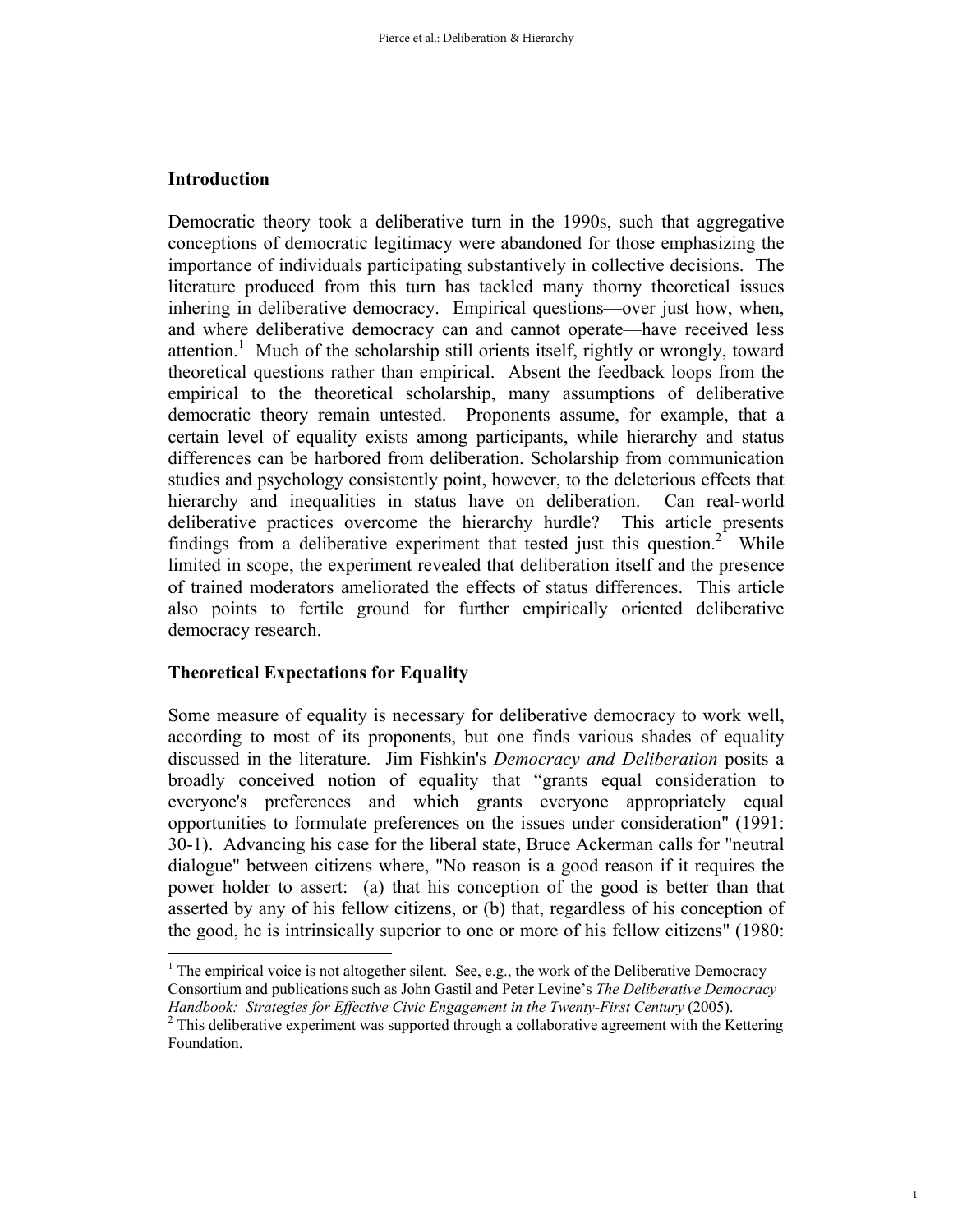11; see also Cohen 1989; Elster 1998; Gutmann & Thompson 1996; Saward 2001; Chambers 2005). Jurgen Habermas, whose scholarship proved central to the deliberative turn, envisions discourse free of constraints and distortions—an ideal speech situation—that guarantees an individual's "participation in all deliberative and decisional processes" and "provides each person with equal chances to exercise communicative freedom to take a position on criticizable validity claims" (1996: 127).

These permutations on equality as a precondition for deliberation exist, in part, because theorists differ on the ultimate point of deliberation. Some think it produces better decisions or greater adherence to decisions. Others claim that it uncovers preferences or opinions that might otherwise remain veiled through aggregative politics. Still others see deliberative exercises promoting some combination of these. The theoretical ends of deliberative democracy are indeed varied, but the ends of real-world deliberative forums are particularized to the people who assemble, the topics discussed, and the contexts in which the forums occur. The forum discussed in this article consisted of a university community deliberating how the institution could promote greater academic excellence and engagement on campus. It raised complex, systemic questions about institutional mission, campus culture, resource allocation, and curricular and co-curricular matters. Any changes prompted by the forum would require the coordinated efforts of many individuals and constituencies across the university. Thus, the kind of equality needed in this forum was one where 1) every member of the community had the opportunity to participate, 2) once deliberating, every individual had an equal opportunity to share opinions and listen to others, and 3) individuals had equal opportunity to have their arguments acknowledged by the group.

Deliberative democratic theorists recognize the importance of equality as a precondition for effective deliberation, yet readily admit their calls are often aspirational. Fishkin, for instance, describes Habermas' ideal speech situation as "hypothetical" and "utterly utopian" and concludes that the real world presents institutions "closer to the nondeliberative end" (1991: 36-7). Gutmann and Thompson concede to the elitist critique of deliberation—that deliberative ability corresponds to social, education, and economic status—but conclude that deliberation still offers the best way for diminishing the effects of status and inequality. In the end, the gap they see between deliberative theory and practice is surmountable and "narrower than in most other conceptions of democracy" (1996: 357). They may be correct. On the other hand, the gap between the equality presumed to be theoretically necessary for effective deliberation and the equality available in practice may be wider than some think.

 Consider, for example, the challenge of implementing effective deliberative practices within hierarchically ordered organizations, such as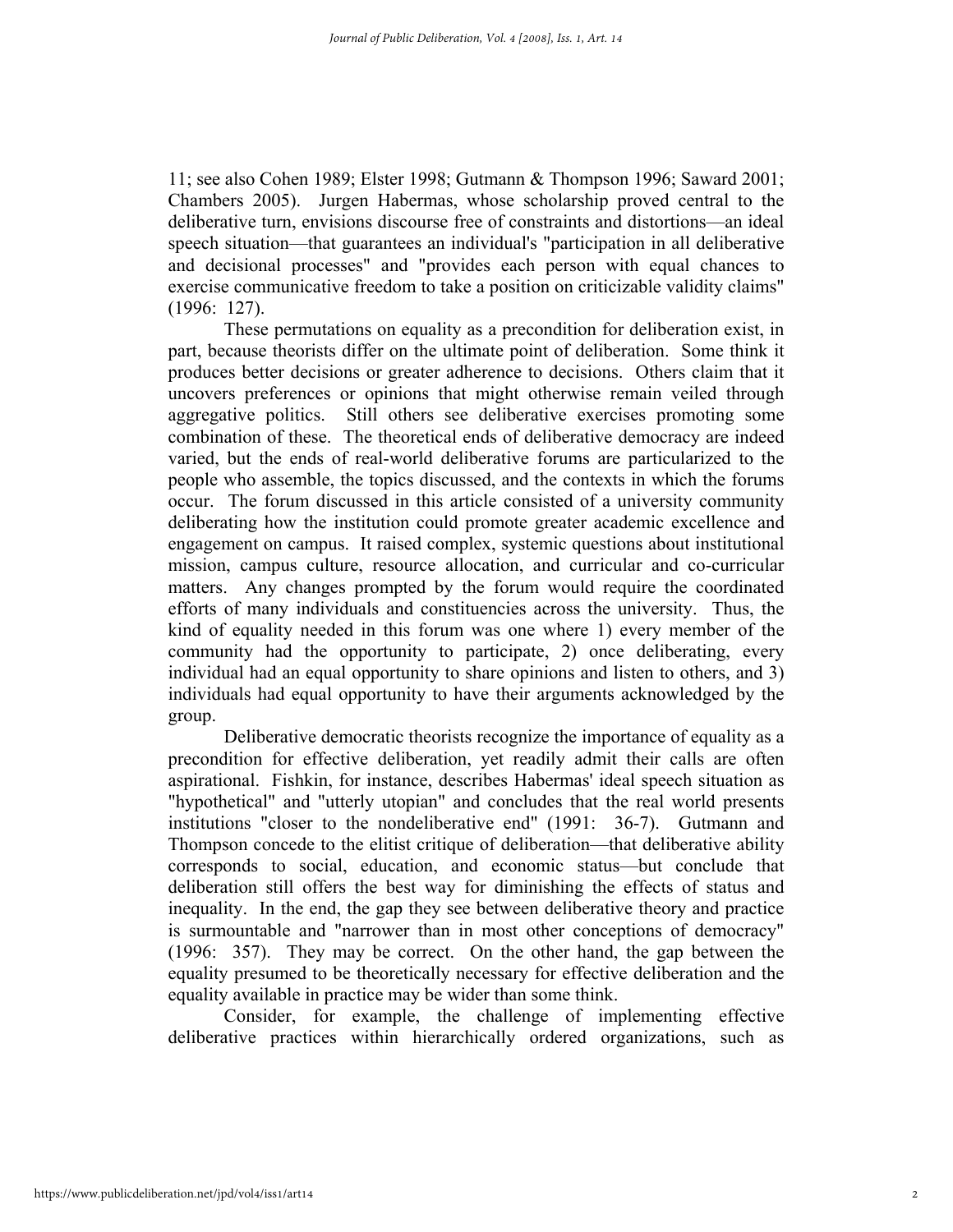universities, corporations, or the military (see Gerencser 2005). Differences in status and the inequalities of power that flow from those status differences are necessary and inevitable for the institution to function, yet they pose real challenges when its members deliberate. The challenges are all the more acute when the deliberation concerns the institution's purpose and future. Consider an assembly-line worker discussing a corporation's business plan with the chief executive officer, or an entry-level soldier discussing war strategy with the commanding general, or the first year college student discussing post-tenure review policies with a university provost. In each situation, the inequalities of power stemming from status differences may discourage the sort of equality envisioned by deliberative democrats.

Organizational theorists have noted that such hierarchy naturally produces inequalities of power within small groups (Lee & Tiedens 2002). These inequalities of power clearly affect group dynamics, including the ways individuals interact and communicate. High-status individuals participate more frequently than low-status individuals because contributions from the former are perceived as more valuable and more likely to produce optimal group decisions. By way of example, Skvoretz (1981) noted differences in participation rates among doctors and nurses during hospital administrative meetings. Pauchet (1982) described how senior faculty dominated discussion at university faculty meetings as their junior counterparts remained relatively silent. Documented in these and other contexts, individuals tend to make social comparisons within small groups that orient participation rates (see Berger & Zelditch 1977; Balkwell 1994; Knottnerus 1997).

Hierarchy wrecks havoc on more than participation rates. High-status persons tend not to individuate low-status persons in group conversations, in part to maintain their position and authority (Goodwin, Gubin, et al. 2000). In turn, low-status individuals tend to apply stricter standards to themselves than to highstatus individuals when evaluating ability and judgment (Foschi 1996). Finally, scholars have found that power advantages may also lead to stereotyping and discrimination (Sachdev & Bourhis 1991).

Thus, deliberative processes are potentially hampered when they occur within hierarchically ordered organizations. Absent rules or structures that put participants on a more level playing field, deliberations could be plagued by what Lynn Sanders calls *inequalities of epistemological authority*, which she defines as the capacity to "evoke acknowledgement of one's arguments" (1997: 349). This concept gets at the fact that some people have an easier time than others having the group acknowledge their arguments and treat those arguments as authoritative, not because they are necessarily correct, but because they come authentically from a member of that organization. True deliberation requires that all participants, regardless of position within the organization's hierarchy, have equal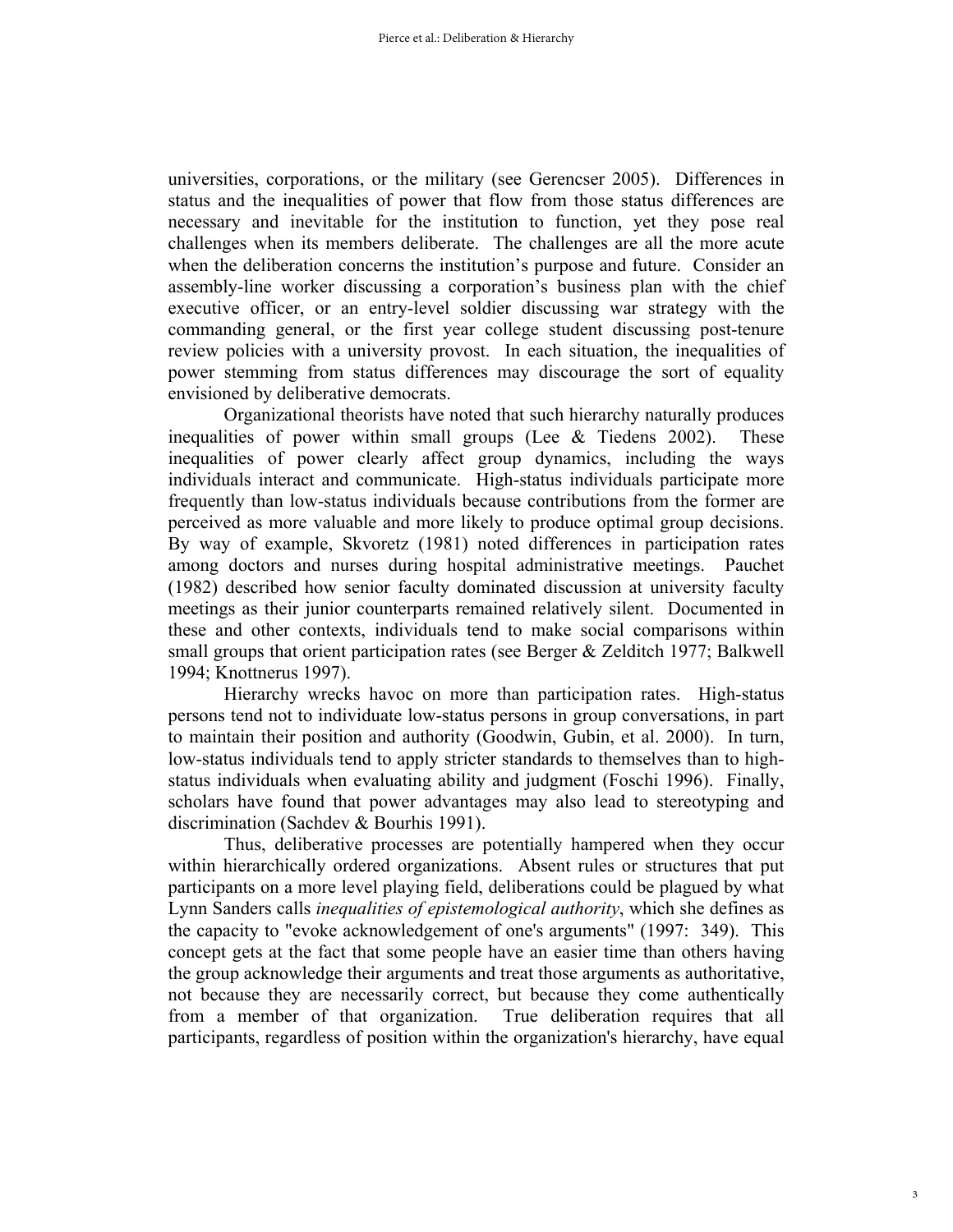opportunity to have their arguments acknowledged by the group. Each must feel equal authority going into a deliberation, but these conditions may not be present. Sanders points to a number of sources for these inequalities, including gender, race, and status.

On the one hand, it is not surprising to find inequalities of epistemological authority within hierarchically ordered organizations. Differences in status and power often reflect real differences in participants' abilities to articulate and act upon their thoughts about the institution. CEOs, military generals, and university provosts possess more epistemological authority within their institutions at least in part because they have a view of the whole to an extent that the assembly-line worker, private, or undergraduate student does not.

That does not mean that these high status members would be uninterested in deliberating with lower-status members in a setting where hierarchy was less pronounced and consequential. Doing so, they might expect to make better decisions, they might secure greater adherence to the decisions they made, and they may capitalize on discrete knowledge or competencies that otherwise remain untapped within an organizational hierarchy.

The presence of inequalities of epistemological authority among participants in deliberative democratic forums runs counter to the theoretical presumption that many of its proponents make—that deliberation is a collective conversation among co-equals about issues of common concern. When the forums occur within hierarchically ordered organizations, such inequalities might be expected, but their effects are corrosive all the same. Thus, a major empirical question facing deliberative democracy is whether or not it can overcome inequalities of epistemological authority stemming from organizational hierarchy and status differences?

#### **Research Design, Variables, and Hypotheses**

Our experiment took place during a half-day deliberative forum. Over 500 university students, faculty, and administrators participated in the deliberation, modeled on the popular and well-established National Issues Forum (NIF) format. NIF events invite participants to discuss complex social, political, and economic issues in small groups. Participants typically consider three different (competing) ways of approaching the issue and identify the merits, demerits, and tradeoffs associated with each approach. The NIF model asks all participants to read in advance an informational booklet about the issue and possible approaches, giving everyone a common knowledge base. No one is identified before or during the small group discussions as an expert or having specialized knowledge. All are presumed equal in their capacity and authority to attend and contribute to the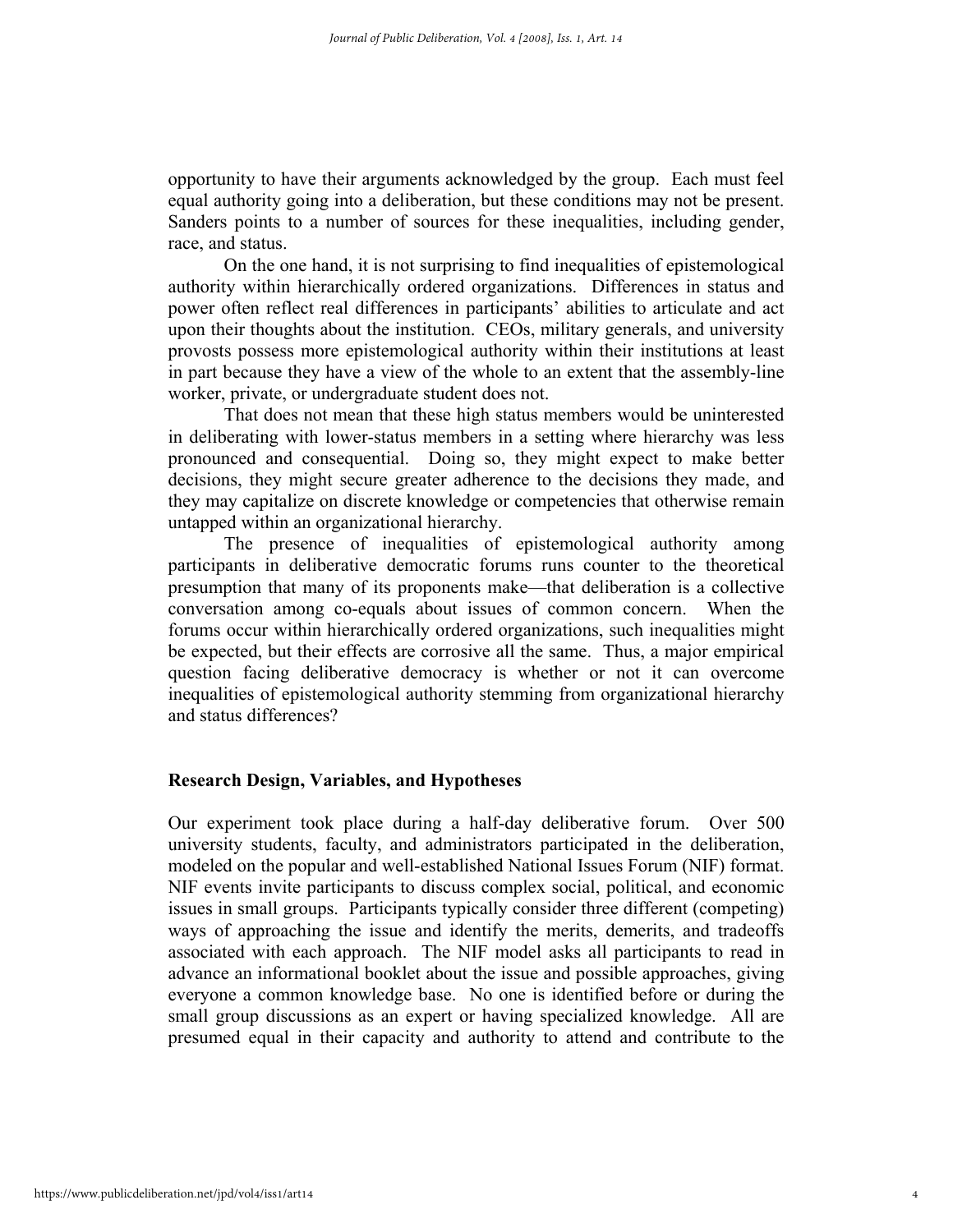discussions. Participants were randomly assigned to the groups, which averaged 10 to 12 people.

National Issues Forums use trained moderators to encourage broad participation in the small groups and to solicit perspectives that have not been voiced. In this way, NIF moderators aid the group in vetting fully the topic. Achieving these goals requires that they not participate in the deliberation and remain neutral toward the issue, the competing approaches, and participants' comments. Roughly half of the groups in our forum had NIF moderators. The other half had moderators who actively participated in the deliberations, were not neutral toward the issues, approaches, or other participants' comments, and did nothing to foster broad participation. The moderators were randomly assigned to the small groups as well.

The composition of the small groups reflected various hierarchical relationships at the university: student-faculty, student-administrator, and student-faculty-administrator. A number of groups had only students. Given the small group size and based upon pre-forum testing with students, we decided that the presence of a single faculty member or administrator in a group was sufficient to introduce a hierarchical element into the deliberations, although many groups had several high-status members.<sup>3</sup> Although our research design was constrained by the unavoidable reality that the pool of higher status participants (faculty and administrators) was much smaller than the pool of lower status participants (students), we expected many students would react to the small group deliberations not unlike a university classroom, such that they were cognizant of status differences given the presence of a single higher status participant.

Forum participants completed a brief survey prior to their small group deliberations that measured their own epistemological authority. A post-forum survey also was administered that matched the pre-forum questionnaire. Appendix B includes both surveys. The matched response sets were coded for various participant and small group characteristics. Using a five-point Likert scale, participants indicated how strongly they agreed or disagreed with statements that captured different dimensions to epistemological authority, with higher scores indicating greater agreement. We were unaware of extant survey questions that measure epistemological authority in deliberative forums, so we constructed our own. These questions were not exhaustive by any means and future research would do well to evaluate them in other settings and against alternative questions.

We thought it important that the survey questions explore facets of epistemological authority germane to our forum's participants. This required sensitivity to how status might affect participants before and during the forum.

 $\overline{a}$ 

 $3$  Appendix A describes the composition of the small groups in greater detail.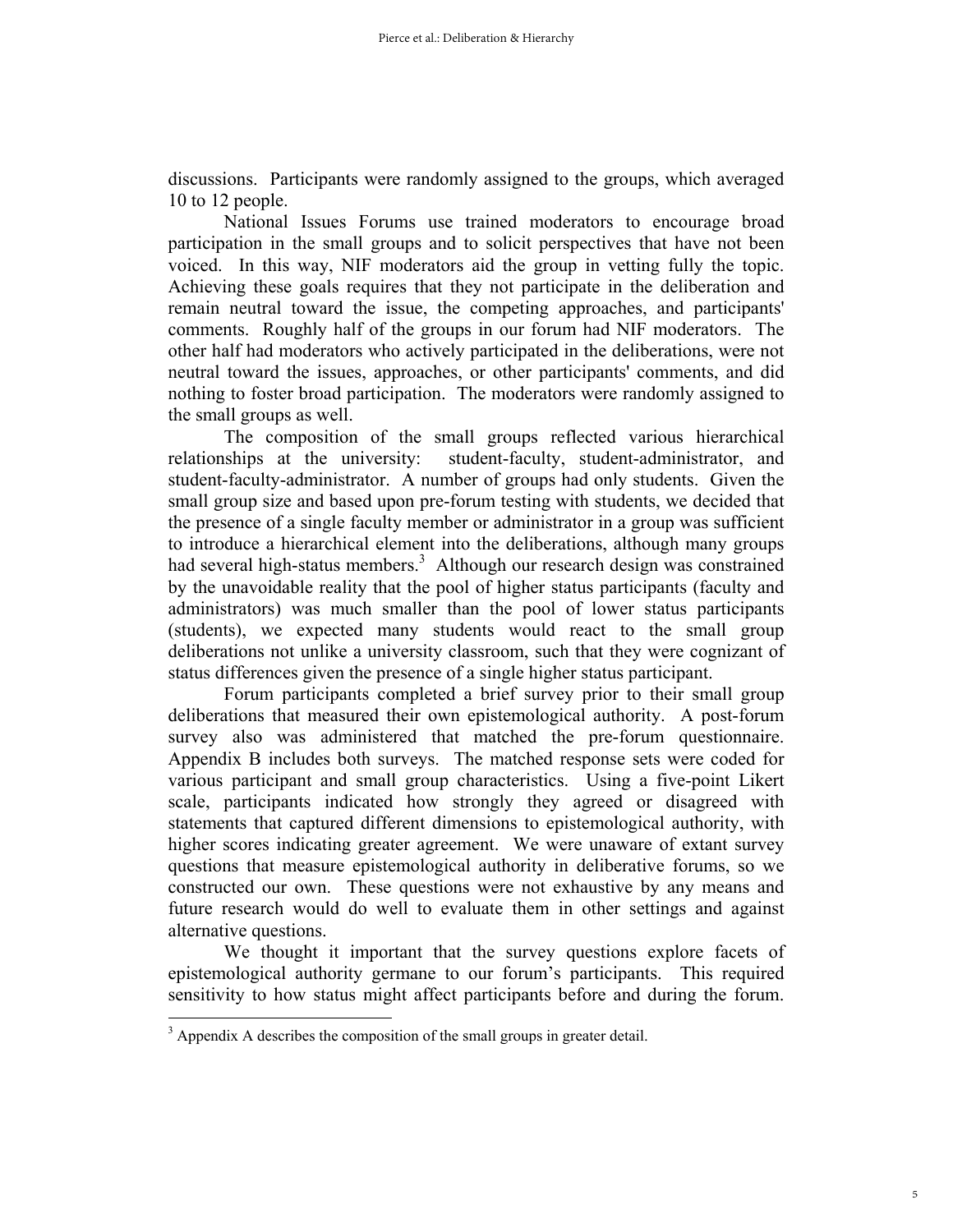Asking students, faculty, and administrators to deliberate on how their university should promote greater academic excellence and engagement would raise delicate subjects: Are faculty demanding enough from students in the classroom? Is the students' social scene having a deleterious effect on academics? What steps can administrators take to improve the institution's reputation and how should they allocate resources to promote greater academic excellence? These questions asked participants to turn critical eyes on others and themselves, as they considered what role they could play in a larger effort at institutional reform. Our background research revealed two important considerations. First, students, faculty, and administrators would exhibit varying levels of comfort talking about these issues. Second, people disagreed over how important student opinion and involvement were to administrators and faculty.

One can see how status differences and the inequalities of epistemological authority that stem from them could hamper deliberation. Status differences could feed discomfort, a feeling that some care more about the institution than others, or a sense that some are more responsible for implementing reforms than others. Given these contextual variables, epistemological authority would come if, at the least, participants felt comfortable talking about the topic with others, and perceived that others cared about their opinions.

Regarding the first criterion, we anticipated that participants may be more or less comfortable talking about certain topics. Students may have greater confidence, for instance, conveying the state of campus culture, while faculty may have a better grasp of classroom expectations, and administrators may feel more comfortable discussing curricular reform. Thus, the survey posed three *comfort questions*: how comfortable they were talking about the forum's theme of academic excellence (henceforth in the tables and charts, Comfort-Excellence), how comfortable they were talking about the university's identity and reputation (Comfort-Identity), and how comfortable they were talking about campus culture (Comfort-Culture).

The second dimension, less introspective and more projective, explored whether a participant thought other status groups cared about their views. Two *care questions* were posed: whether professors care about student views (Care-Professor) and whether student views matter to the university's administrators (Care-Administrator).

The comfort and care questions are sensitive to different facets of a person's epistemological authority. The former offers an internal measure; that is, how easy or difficult a person perceives contributing to the deliberation. The latter offers an external measure, asking how they perceive high status participants' attitudes toward lower status participants. The comfort and care questions inevitably covary and perhaps covary by status. One could imagine a lower status participant perceiving that a higher status participant cared about his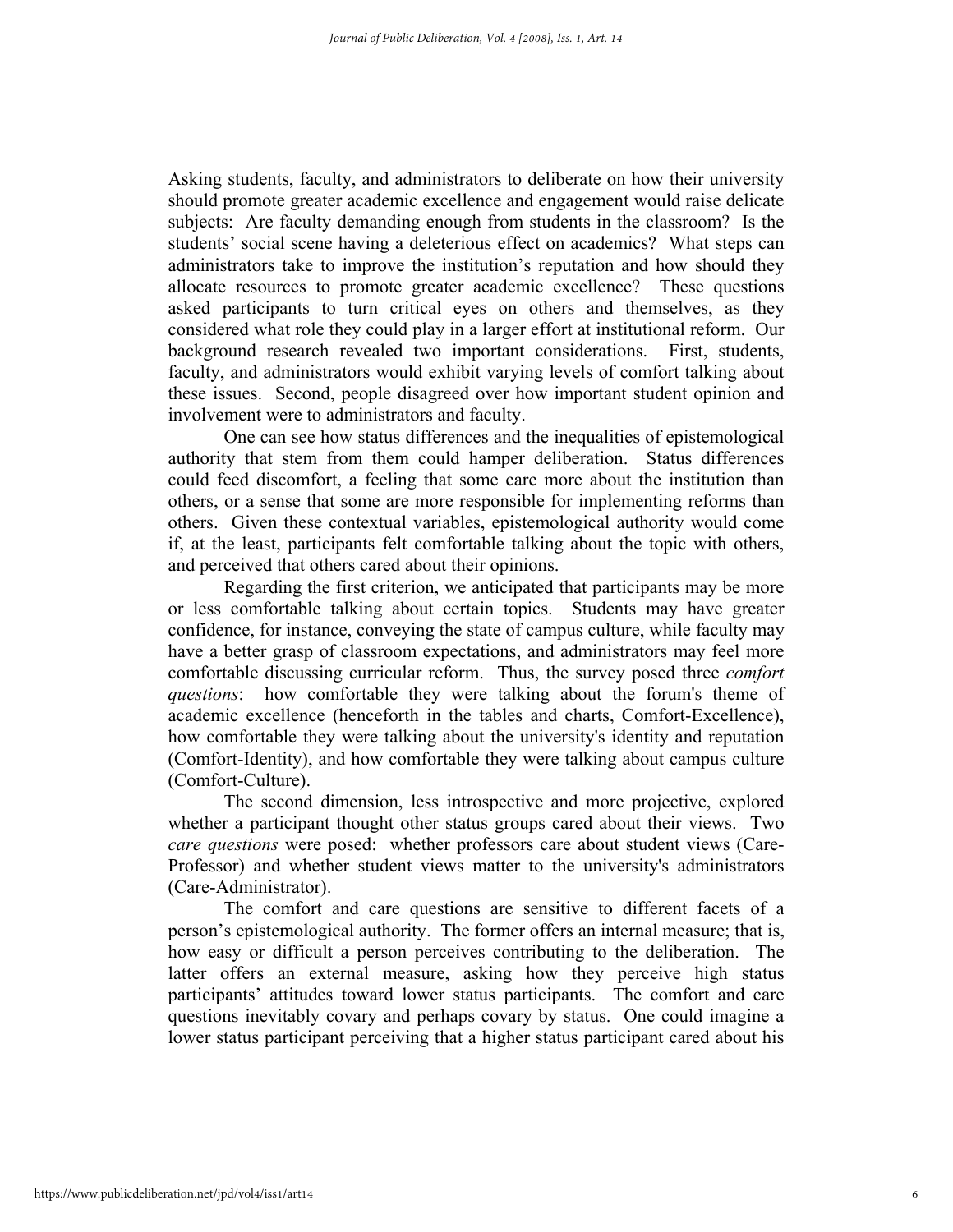or her opinion, and thus, felt more comfortable participating; alternatively, a lower status participant's comfort could decrease after perceiving indifference from a higher status group member. On the other hand, a higher status person's comfort does not likely correlate positively with that person's perception that lower status participants are showing regard for their opinion. Status alone may account for higher status participants feeling more comfortable. The pre- and post-forum responses to the foregoing questions were analyzed for any statistically significant shifts, which could indicate that the deliberative experience itself shaped these facets of epistemological authority.

Two additional post-forum questions evaluated the quality of the deliberation. The first asked about the participation rate within the small group, specifically whether discussions were dominated by a few individuals. The second asked whether the respondent thought everyone's opinions were equally valued. Both measure equality of epistemological authority within the respondent's small group. These last two questions move respondents from thinking about how they felt before and during the deliberation to evaluating observable group dynamics: who offered comments and how did the group treat those comments? These questions enabled us to measure the moderators' effect on deliberation. Thus, we posed the following hypotheses.

### H1: Deliberation Hypothesis

We first examine the effect that the act of deliberation itself has on epistemological authority. Does simply bringing together members of a hierarchically ordered organization for a deliberation engender greater epistemological authority? Status differences present prior to the forum should decrease as a result of the deliberation. We test such an effect by comparing individual participants' pre- and post-forum responses. If the deliberation had the anticipated effect, post-forum responses at the individual level would show increases in epistemological authority evidenced by greater comfort talking about the topic and a heightened sense of regard for others' opinions. A participant's comfort should increase because the venue invites opinions from all stakeholders and offers a salubrious setting for sharing those opinions. In our forum, participants were given permission to talk about a thorny topic that may be plumbed at shallower depths absent the deliberative space. We anticipate lower status participants will observe higher status participants listening and sharing their own opinions, and thus should perceive higher status participants caring more about lower status participants' opinions. We expect this will be present only for students in the hierarchical groups. We also expect that higher status participants will report themselves caring more about lower status participants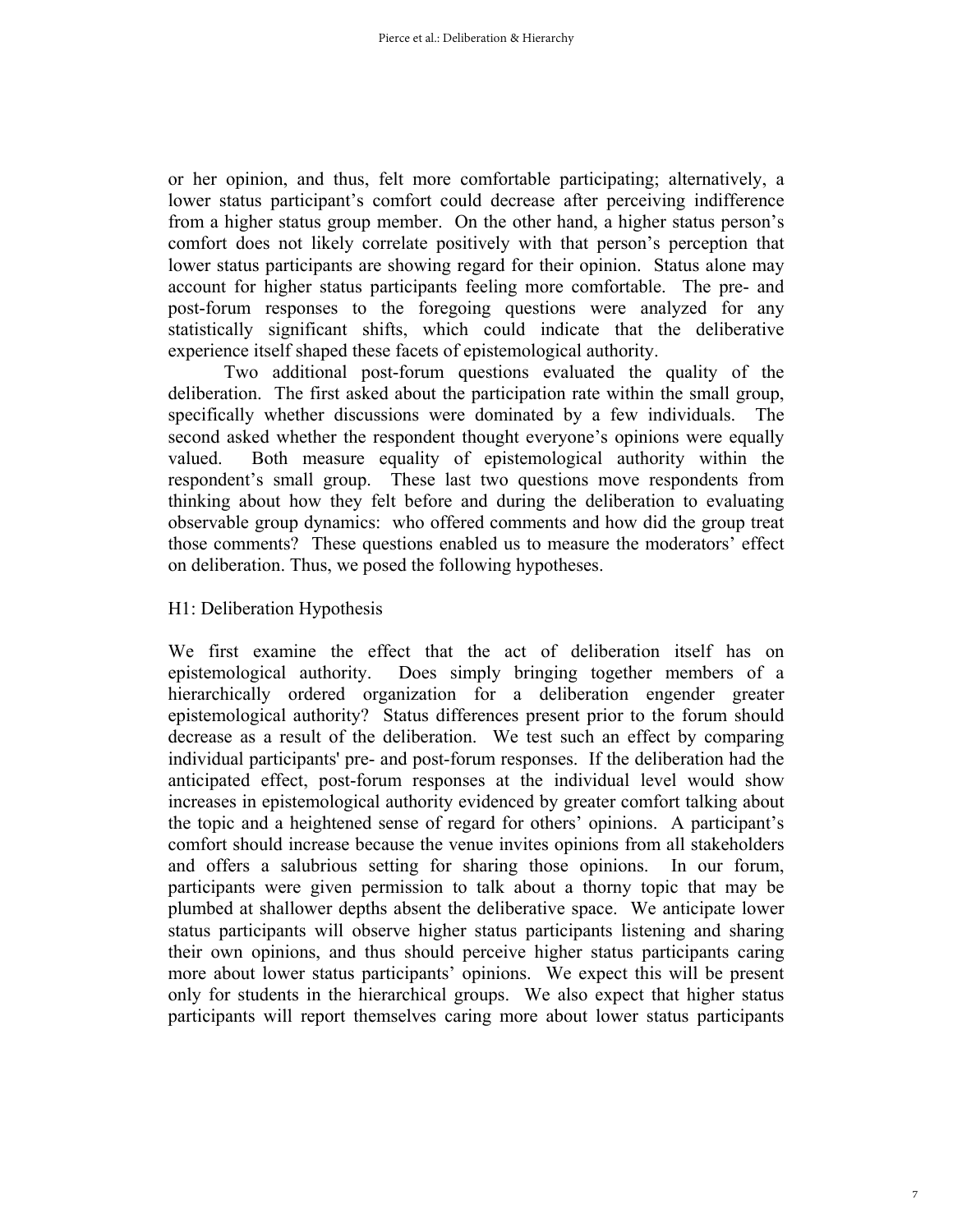because of their presence and involvement in the small group. We expect this effect to hold for all status categories, regardless of moderator type.

### H2: Status Hypothesis

We anticipate that epistemological authority varies among participants, in part, by status. Higher status individuals are thought to enter a deliberation ascribing more epistemological authority to themselves than lower status individuals give themselves. This should be evident in this project with higher status individuals (faculty and administrators) feeling more comfortable talking to others about the issues and reporting a greater willingness to listen than lower status participants (students) report. We further anticipate that the deliberation's effect will vary by status, with lower status participants exhibiting a greater shift in epistemological authority than higher status participants.

#### H3: Moderator Effects Hypothesis

Scholars have long recognized the central role that moderators play in deliberative forums (see Karpowitz & Mansbridge 2005; Levine, Fong, & Gastil 2005). We examine the influence of NIF moderators on epistemological authority within small group deliberations. We hypothesize participants deliberating with NIF moderators will report greater post hoc epistemological authority than those deliberating with non-neutral, participatory moderators. Given the presence of status differences within the groups, we also expect the moderator effect will vary by status. NIF moderators are expected to foster more epistemological authority in lower status participants than higher status participants because the former are thought to benefit more from such a deliberative environment.

The next section explores answers to these hypotheses. Our analysis operates at the individual level rather than by small group. There are several reasons for this. To begin, the first two hypotheses really concern individual participants—how individuals assess their epistemological authority prior to the event (H1), how the deliberation influenced those assessments (H1), and whether its effect varied by status (H2). These hypotheses are best tested using individual level data because they concern individuals' preconditions and reactions to the forum. Second, individual level data produce more reliable results because of the larger sample size. If we analyzed the data at a group level and disaggregated them according to group composition and moderator type, we would be left with small sample sizes that could produce spurious results. Third, individual level analysis still enabled us to assess moderator effects and whether they varied by status (H3). While our unit of analysis is the individual participant, we test for group effects at several points.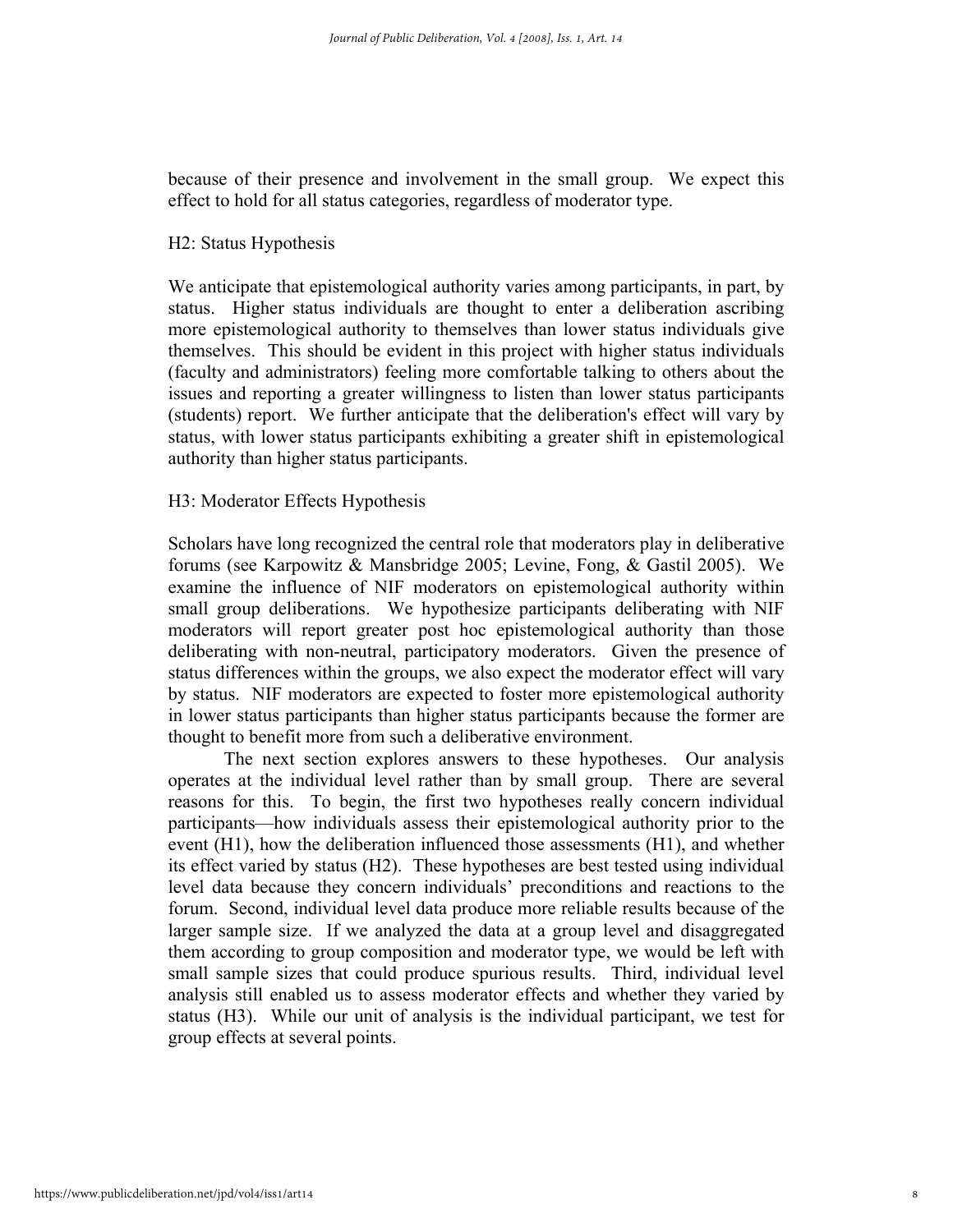### **FINDINGS**

#### **Were inequalities of epistemological authority brought to the deliberation?**

Before analyzing the impact that the deliberative process and NIF moderators had on epistemological authority among participants, we first examine if participants came to the event with *a priori* conceptions of status and if these conceptions shaped the epistemological authority they ascribed to themselves and others. Second, we determine if the epistemological authority that each participant came with correlated to his or her status.

The pre-forum data, presented in Table 1, provide strong, statistically significant evidence that participants were conscious of status and ascribed to themselves levels of epistemological authority commensurate with their status. Reflected in the mean response scores, students showed the least comfort talking about academic excellence, the university's identity and reputation, and the campus culture, posting statistically significant differences with faculty and administrators. Mean scores for administrators were lower than faculty scores on the comfort questions, although none statistically significant.<sup>4</sup>

As to the care questions, if respondents brought to the deliberation anticipated notions of status, lower status participants (students) should report that higher status participants (faculty and administrators) cared less about student views than higher status individuals self-report. As hypothesized, students scored lower than faculty and administrators on both questions, meaning that they thought faculty and administrators cared less about student views than faculty and administrators reported themselves; moreover, the differences of means between students and faculty and students and administrators were statistically significant. These results offer further evidence that status differences contributed to variations in a priori epistemological authority.

Students reported consistently different scores on the epistemological authority questions from faculty and administrators, but differences of means between faculty and administrators were not statistically significant on any measure. This suggests that the hierarchical structure shaping this particular deliberation was two-tiered (students and faculty/administrators), rather than three tiered (student and faculty and administrator).

These pre-forum results show that an individual's comfort level going into the deliberation varied by status, with higher status participants feeling more

 4 Staff members were included in the "administrator" category.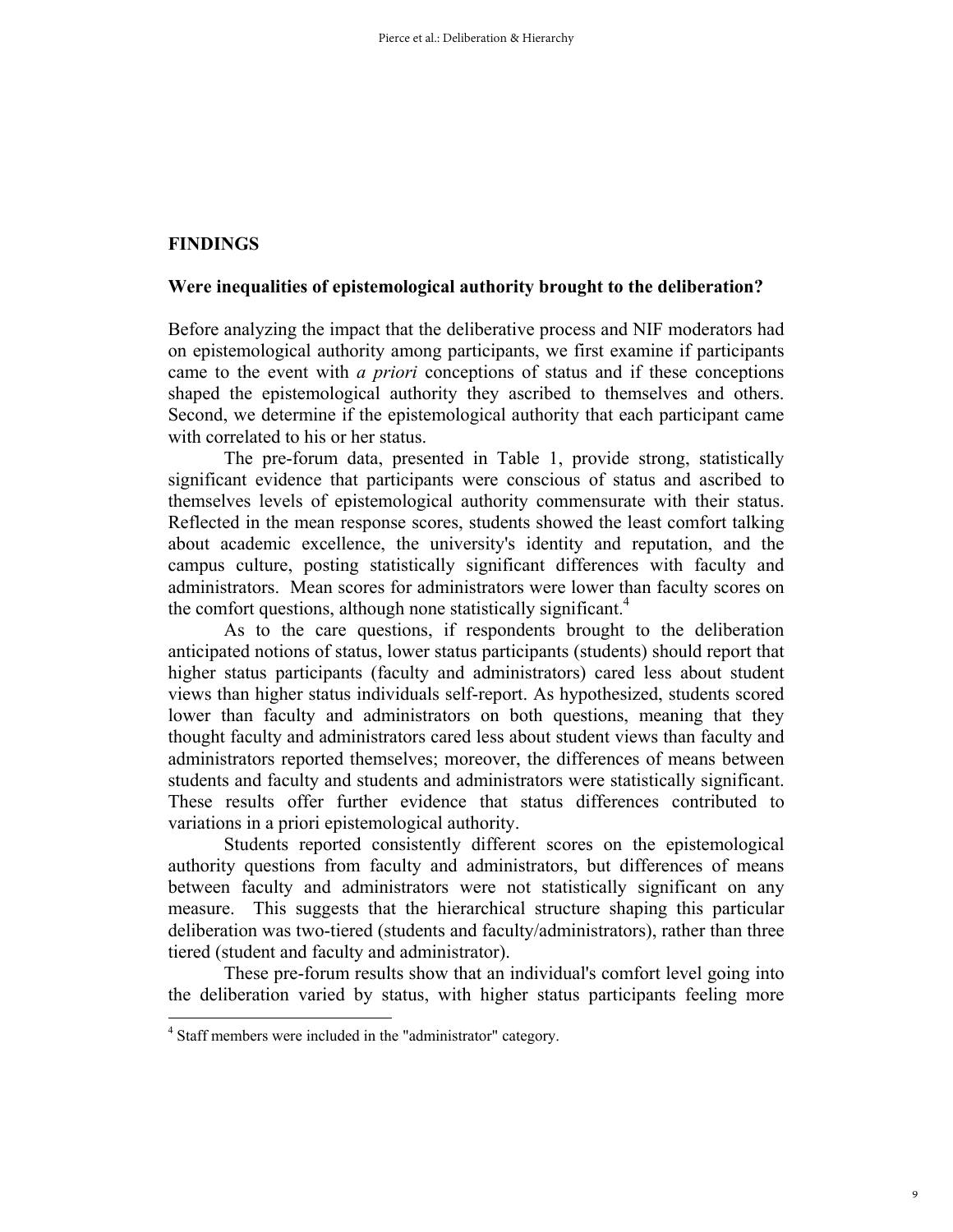| members of the university community about academic excellence.                        | <b>Student</b>                      | <b>Faculty</b> | Admin.         |
|---------------------------------------------------------------------------------------|-------------------------------------|----------------|----------------|
| Student ( $\bar{x}$ =2.97)                                                            |                                     | $.577**$       | $.453*$        |
| Faculty ( $\bar{x}$ =3.55)                                                            | $.577**$                            |                | $-124$         |
| Admin. $(\bar{x} = 3.42)$                                                             | $.453*$                             | $-124$         |                |
| Pre-Q7 Comfort-Identity: I am comfortable talking with members of                     |                                     |                |                |
| the university community about the university's identity and reputation.              |                                     |                |                |
| Student ( $\bar{x}$ =3.24)                                                            |                                     | $.397*$        | .34            |
| Faculty ( $\bar{x}$ =3.64)                                                            | .397*                               |                | $-.057$        |
| Admin. $(\bar{x} = 3.58)$                                                             | .34                                 | $-.057$        |                |
| Student ( $\bar{x}$ =3.15)<br>Faculty ( $\bar{x}$ =3.68)                              | $.528**$                            | $.528**$       | .267<br>$-261$ |
| the university community about how campus culture influences                          | academics.                          |                |                |
|                                                                                       |                                     |                |                |
| Admin. $(\bar{x} = 3.42)$                                                             | .267                                | $-.261$        |                |
| Pre-Q9 Care-Professors: Professors care about student views                           |                                     |                |                |
|                                                                                       | on academic excellence.             |                |                |
| Student ( $\bar{x}$ =2.61)                                                            |                                     | $.529**$       | $-.081$        |
| Faculty ( $\bar{x}$ =3.14)                                                            | $.529**$                            |                | $-.610*$       |
| Admin. $(\bar{x} = 2.53)$                                                             | $-.081$                             | $-.610*$       |                |
|                                                                                       |                                     |                |                |
| Pre-Q12 Care-Administrators: Student views matter                                     | to the university's administration. |                |                |
|                                                                                       |                                     | $.576*$        | $1.112***$     |
|                                                                                       |                                     |                | .536*          |
| Student ( $\bar{x}$ =2.15)<br>Faculty ( $\bar{x}$ =2.73)<br>Admin. $(\bar{x} = 3.26)$ | $.576*$<br>$1.112***$               | .536*          |                |

calculate significance levels.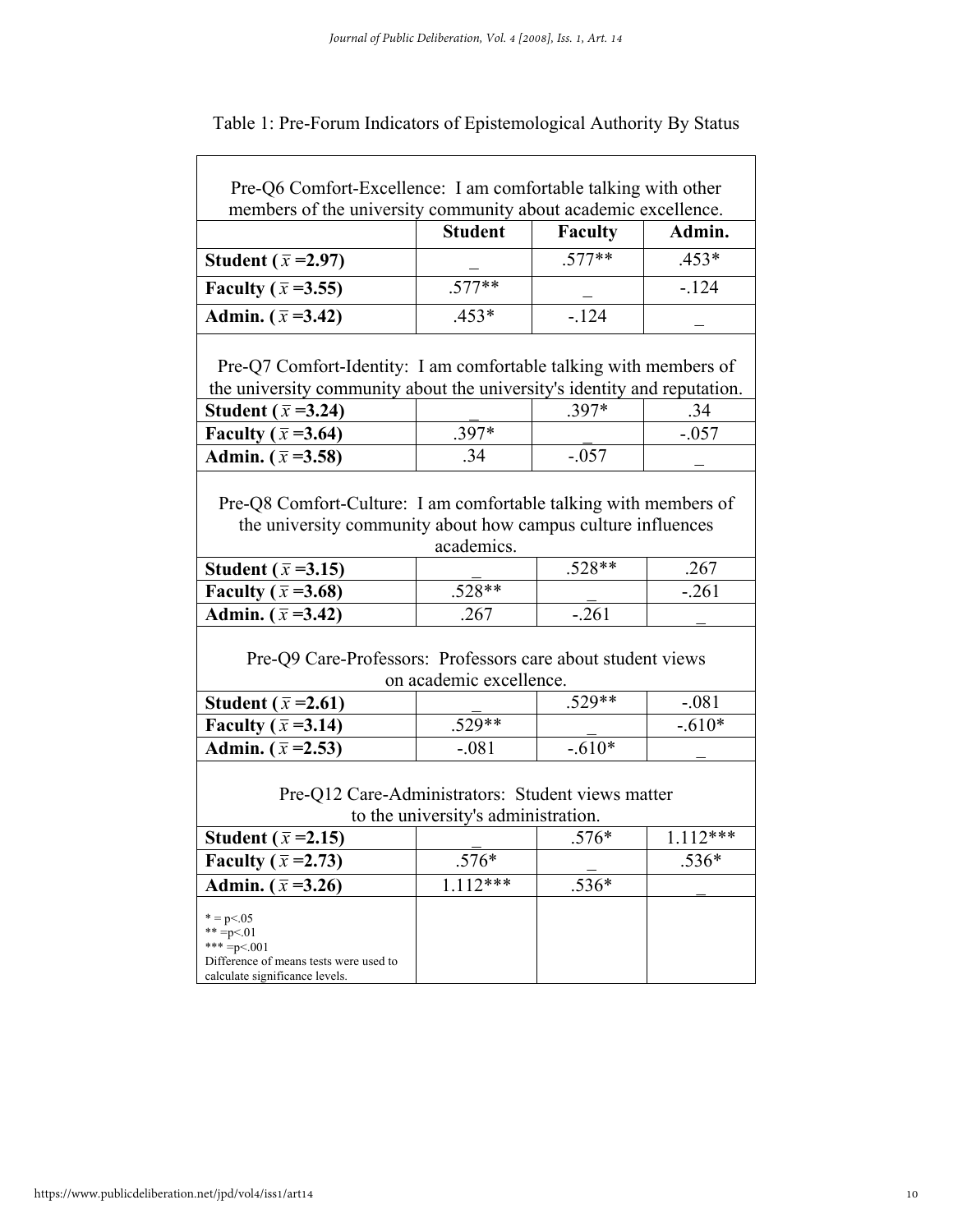comfortable than lower status participants. Participants ascribed to themselves different levels of epistemological authority based, in part, on status. Linking status with epistemological authority in this way confirms that participants were cognizant of and brought to the deliberation the university's hierarchical power structures. Participants may not have thought intentionally about status differences before the deliberation, but the pre-forum results bear out the connection to epistemological authority.

### **Does deliberation increase epistemological authority among participants? Do its effects vary by status?**

We hypothesized that deliberation itself diminishes inequalities of epistemological authority. The simple process of sitting in a small group and discussing a common issue and possible solutions was expected to engender greater epistemological authority. Higher status participants who may consider others' views less informed, less thoughtful, and less authoritative may hold to these assessments with less vigor after the deliberation. Similarly, lower status participants who may have entered the deliberation thinking that their views were less informed, less thoughtful, and less authoritative would come away with greater epistemological authority.

To assess this hypothesis, paired T-tests were conducted on individuals' pre- and post-forum responses to the epistemological authority questions. Chart 2 presents the mean pre- and post-forum results for all respondents, with the difference of means and significance level recorded above each pairing. The hypothesized result is evident in each question: the deliberation made participants feel more comfortable talking about the issues and more confident that higher status participants were concerned about lower status participants' views. The largest shift occurred on respondents' comfort level talking about academic excellence (nearly half a scale category) and secondly about campus culture (over a third of a scale category). Smaller shifts occurred in the remaining pairs. The difference of means tests were significant on all of the comfort questions and one of the care questions.

The deliberation's effect at fostering epistemological equality was also anticipated to vary by status. Lower status participants were expected to shift more than higher status participants because the organization's hierarchy conditions the former to feel less comfortable talking about these issues than the latter. Chart 3 reports the difference of means scores by status. The data lend strong support to the status hypothesis. Students lodged larger pre- to post-forum shifts on four of the five questions than faculty and administrators. The deliberative process had significant influence on student comfortableness, where statistically significant increases were reported for all comfort questions. More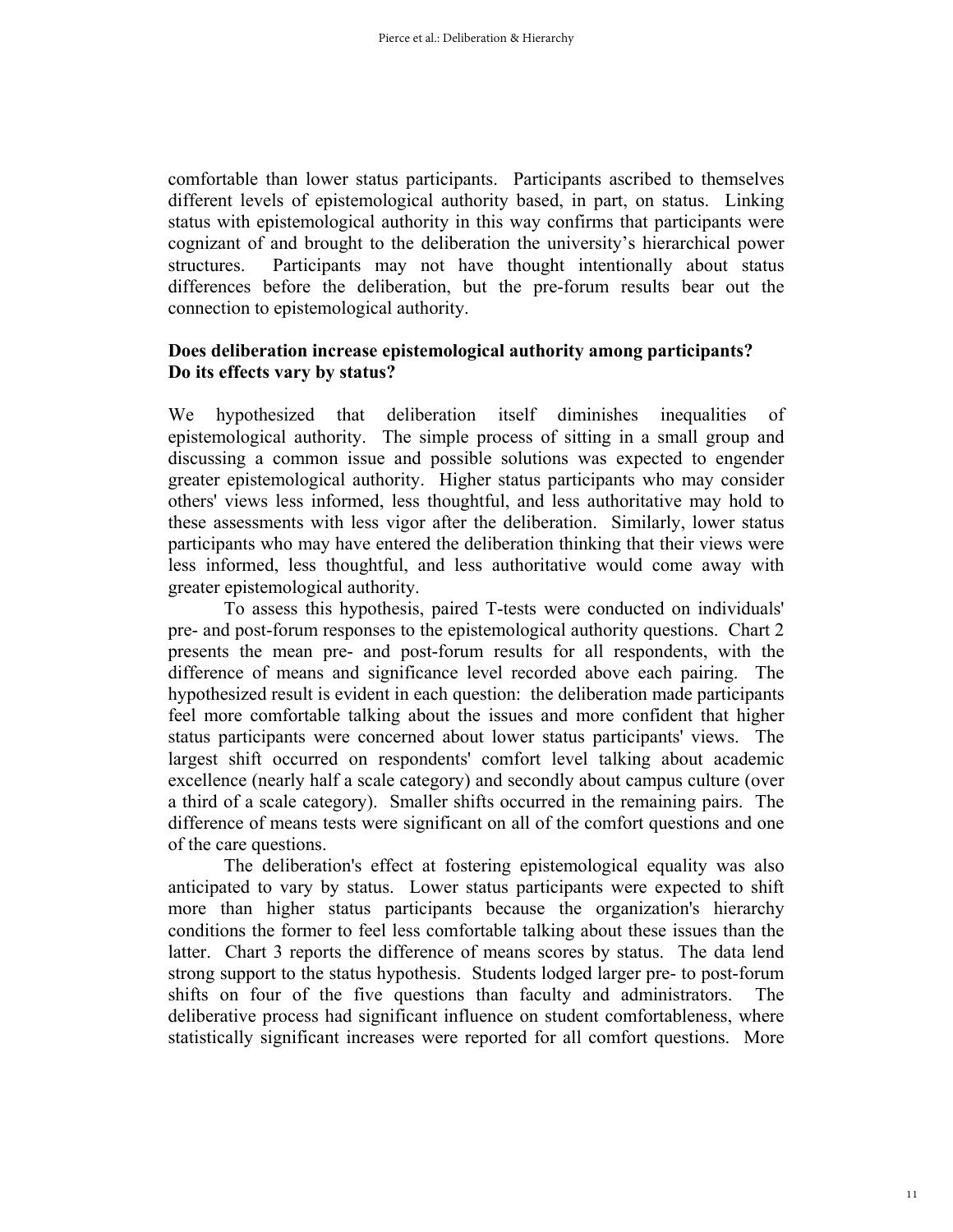

#### **Chart 2: Mean Pre- and Post-Forum Responses to Paired Epistemological Authority Questions, All Respondents**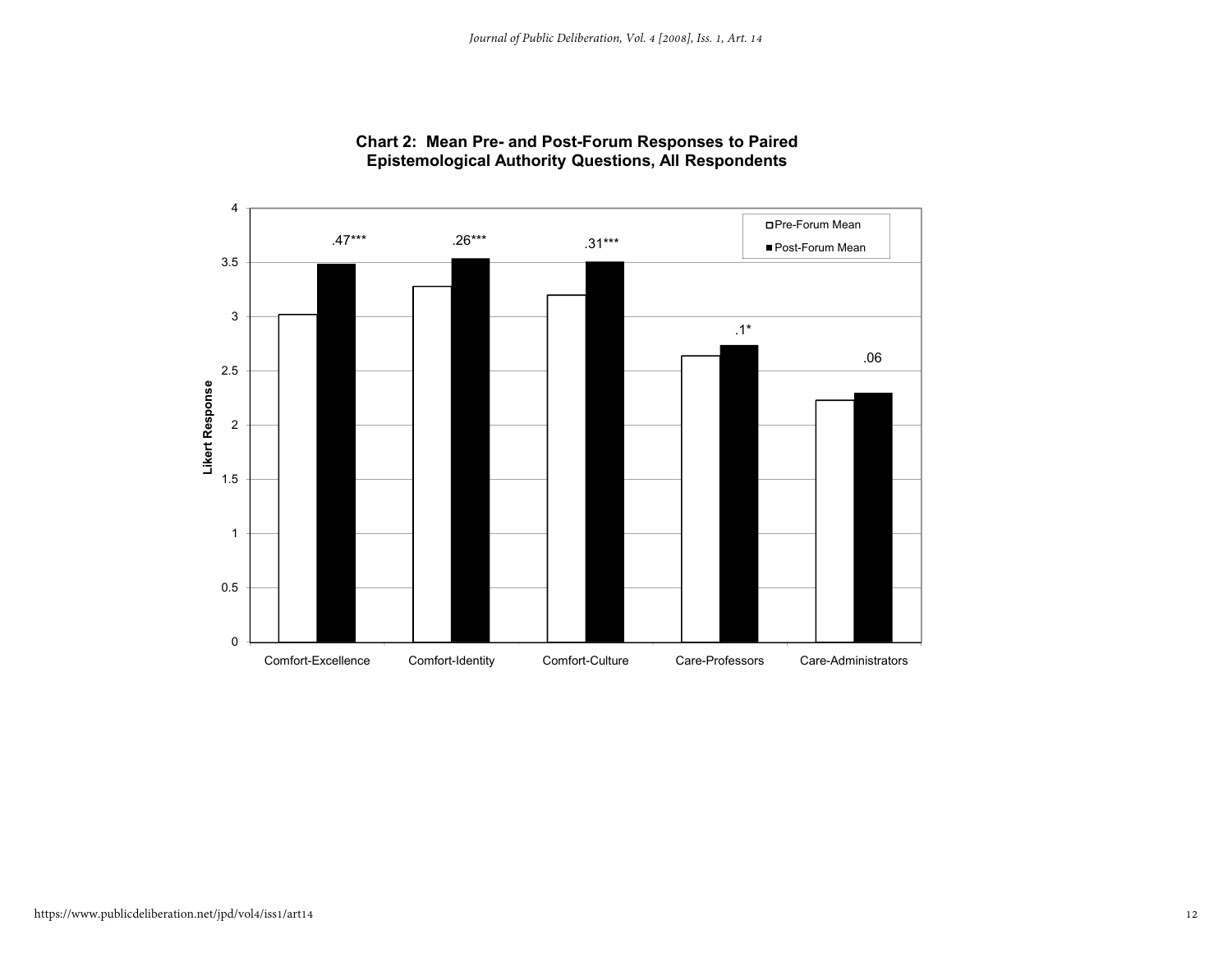

### **Chart 3: Difference of Means on Paired Pre- and Post-Forum Epistemological Authority Questions, By Status**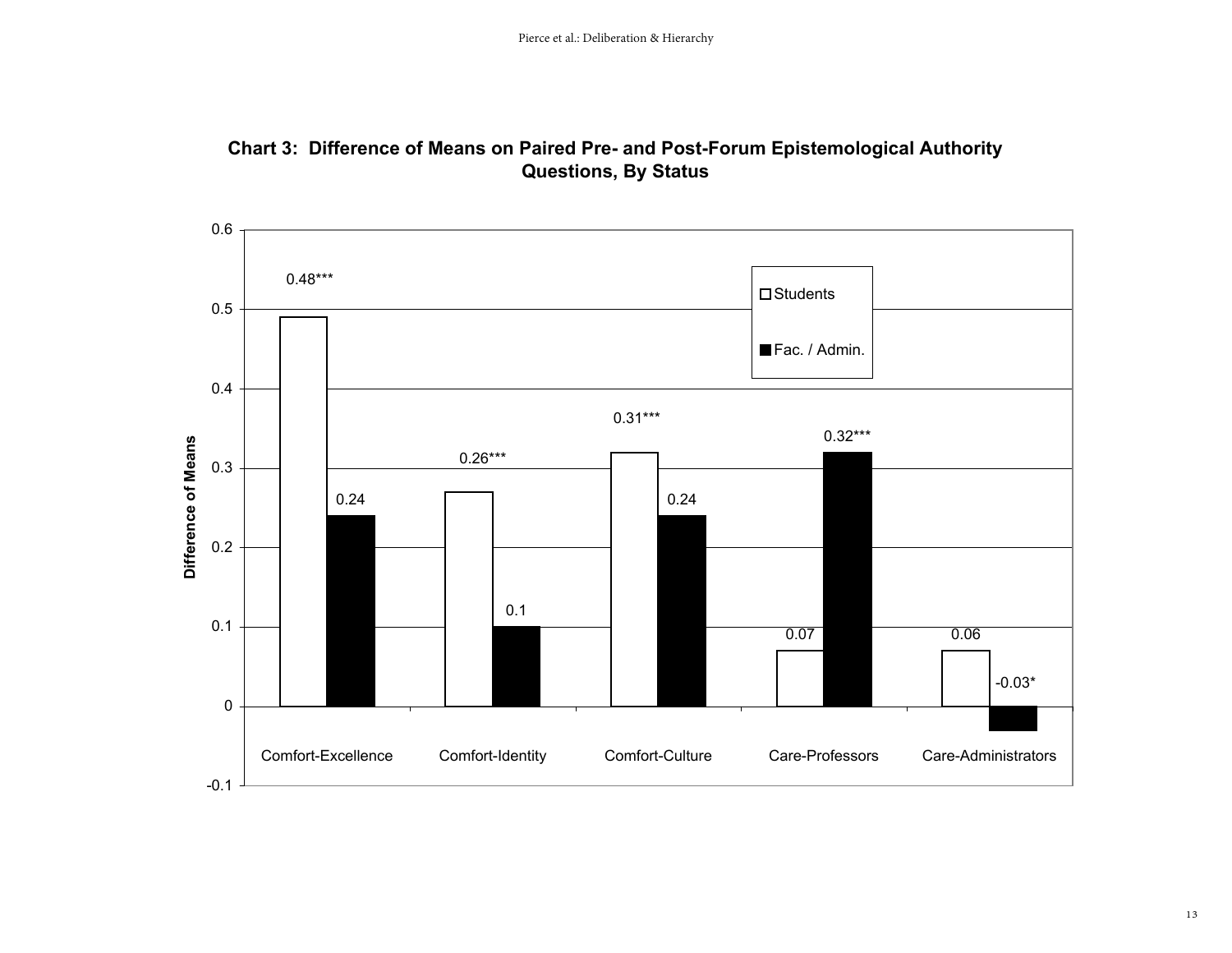modest change occurred in student opinions toward whether professors and administrators were interested in student views. The deliberation's effect on students varied little based on group type; that is, whether students were assigned to a student-only group or a mixed (hierarchical) group. Students in hierarchical groups recorded statistically significant, positive difference of means scores on all three comfort questions and the care-administrator question. Those in studentonly groups also recorded statistically significant, positive difference of means scores on the three comfort questions, but neither of the care questions. $5$  The magnitude of the shifts was slightly larger for students in the hierarchical groups, but not enough to suggest a group effect. Thus, deliberation fostered greater epistemological authority for students across group type. We hypothesized that students in hierarchical groups would record larger shifts on the professors and administrators care questions than students in student-only groups because they would witness firsthand higher status participants listening to and participating in the discussion. Some support emerged for this as well. While neither of the care questions was significant for the student-only groups, students in the hierarchical groups lodged a significant and positive increase on the administrators care question.

As to the faculty and administrators, shifts in the comfort questions were not significant, whereas they were on the two care questions. Thus, higher status participants went away from the deliberation feeling no more comfortable talking about the issues, but they had stronger convictions that they were interested in what lower status participants thought.

The results in Chart 3 support the status hypothesis. It makes sense that higher status individuals entered this deliberation feeling comfortable talking about the issues and left feeling much the same. Indeed, it would be quite surprising if they reported much change at all on the comfort questions. The process should have its greatest effect on those who come into it feeling less comfortable and who think that higher status individuals are less concerned with their views.

 To generate a meta-level measure for status effect, differences of means for the paired questions were summed for each status group. Acknowledging that not all of the differences of means are statistically significant, scaling these summed figures enables a rough comparison between status groups. Calculating this "sum shift" figure proceeds as follows:

 $\Sigma_{\text{shift}}$  = (Post-Q1 - Pre-Q6) + (Post-Q3 - Pre-Q7) + (Post-Q2 - Pre-Q8) +  $(Post-O23 - PreO-9) + (Post-O26 - Pre-O12)$ 

1

<sup>&</sup>lt;sup>5</sup> See Table 7 for difference of means scores.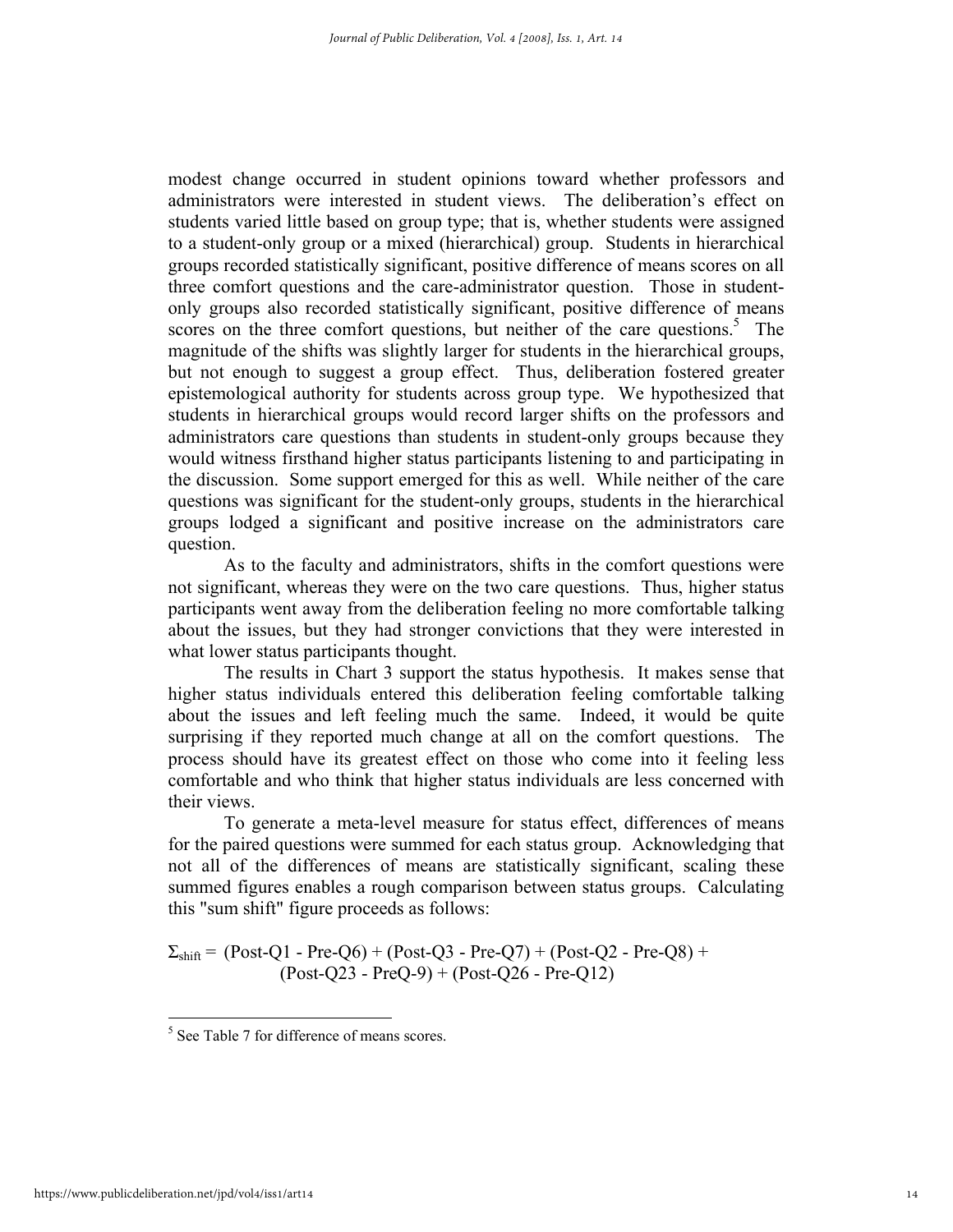Students registered a larger sum shift  $(\Sigma_{Student}=1.19)$  than faculty and administrators ( $\Sigma_{\text{Fac/Admin}}$ =.93). This measure supports the hypothesis that the deliberation's effect on participants' epistemological authority varied inversely with status.

We are confident these results reflect status differences stemming from participants' relative positions within the university, but we recognize that age may have played a role as well. Teasing out whether age, institutional status, or some combination explains these variations is difficult because of the colinearity across the participant pool between institutional status and age. An overwhelming majority of the university's undergraduate student population is traditional age. Student participants were uniformly younger and lower status than faculty and administrators. Thus, we did not collect age data, figuring that it would shed little additional like on epistemological authority. This approach would be ill-advised, of course, if measuring epistemological authority within institutions where the colinearity between status and age is not as strong. One can imagine a very different dynamic in a hierarchical organization, such as a corporation, where an employee's age does not necessarily track status.

There is, however, additional evidence that status, not necessarily age, was at play in this forum. First, we found statistically significant differences between faculty and administrators on two of the epistemological authority questions. These two status groups are certainly closer if not coterminous in age, but these findings indicate that age alone does not account for epistemological authority. Second, although not discussed in this article, we found statistically significant differences on epistemological authority among students based on classification first-year, sophomore, junior, and senior. The students' age differences were modest—generally no more than four years—but the status differences that come with classification were rather pronounced. Thus, while recognizing the challenges distinguishing between age and institutional status in this experiment, we think the latter proved crucial. Future research would do well exploring the relationship between age and status in different institutional settings.

Regardless of the ultimate source of the inequalities of epistemological authority, these collective findings offer strong support for the deliberation and status hypotheses. The act of deliberating engendered greater epistemological authority among all participants, while the deliberation's effects varied by status. This challenges critics of deliberative processes who argue that inequalities of epistemological authority within small groups thwart effective deliberation. Our experiment found just the opposite. Differences in status were not insurmountable. Just as James Madison's solution to the evil effects of factions was the creation of more factions, deliberative democracy may offer a built-in solution to its equality challenge: more deliberation.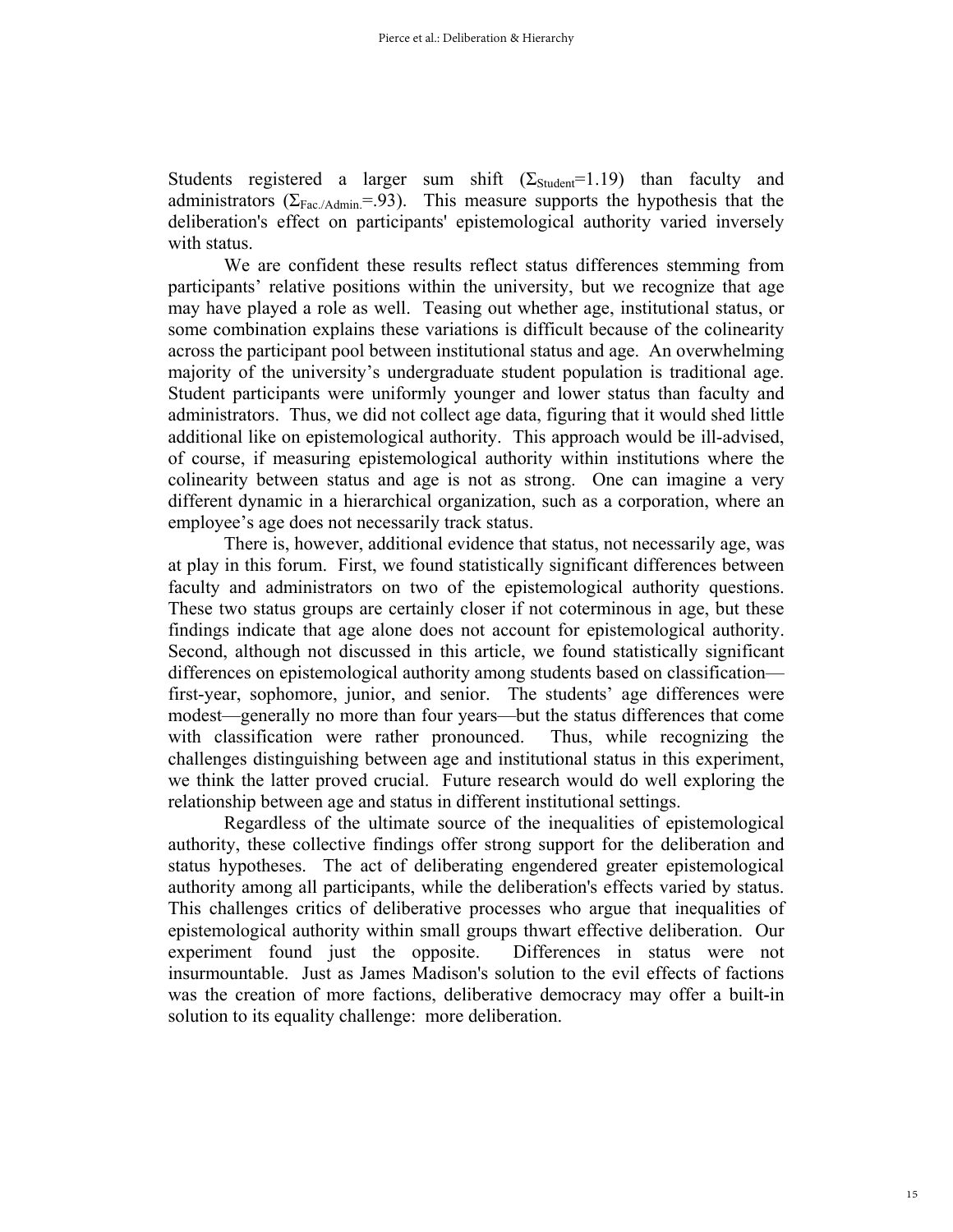#### **Do NIF moderators foster greater epistemological authority?**

Having affirmed that the forum itself generated greater epistemological authority among participants, this section explores whether the rules for deliberation had a similar effect. We put the NIF model—small group discussions facilitated by neutral, non-participating, trained moderators—to the test, determining whether NIF moderators fostered greater epistemological authority among participants, and therefore, better deliberation, than non-neutral, participating moderators (non-NIF moderators). It was hypothesized that NIF moderators would create higher levels of epistemological authority in deliberative settings where status differences exist.

The moderator effect was explored using the comfort and care questions, as well as two additional post-forum questions. The first asked respondents if their small group conversations were dominated by a few individuals. The second asked if everyone's opinions were equally valued. Both address the distribution of epistemological authority in the group. A conversation dominated by a few individuals or one where opinions were not equally valued indicates an inequality of epistemological authority within that group. Conversely, a deliberation involving more of the small group and one where opinions were equally valued suggests greater parity in epistemological authority.

 Table 4 records the mean responses and differences of means for these two questions by status, moderator type, and group type. Recall, higher mean scores on the five-point Likert scale indicate stronger agreement with the statement, such that higher scores on PostQ4 suggest less equality of epistemological authority and lower scores on PostQ5 suggest more equality.

The results support the hypothesis that deliberations facilitated by NIF moderators were characterized by greater parity in epistemological authority than non-NIF moderators. When looking at responses from all participants, statistically significant differences in the hypothesized direction emerged on both questions based on moderator type. Participants with NIF moderators reported broader participation and more respect for others' opinions than non-NIF moderated participants. Moreover, the moderator effect held true for all students, regardless of whether they were in student-only or hierarchical groups. Faculty and administrators also shifted in the hypothesized direction based on moderator type. In sum, NIF moderators appeared to foster deliberations characterized by broader participation and more equal treatment of opinions than their non-NIF counterparts, regardless of group composition.

Comparing respondents' answers on the comfort and care questions offers another cut at the moderator effect. Given earlier results showing that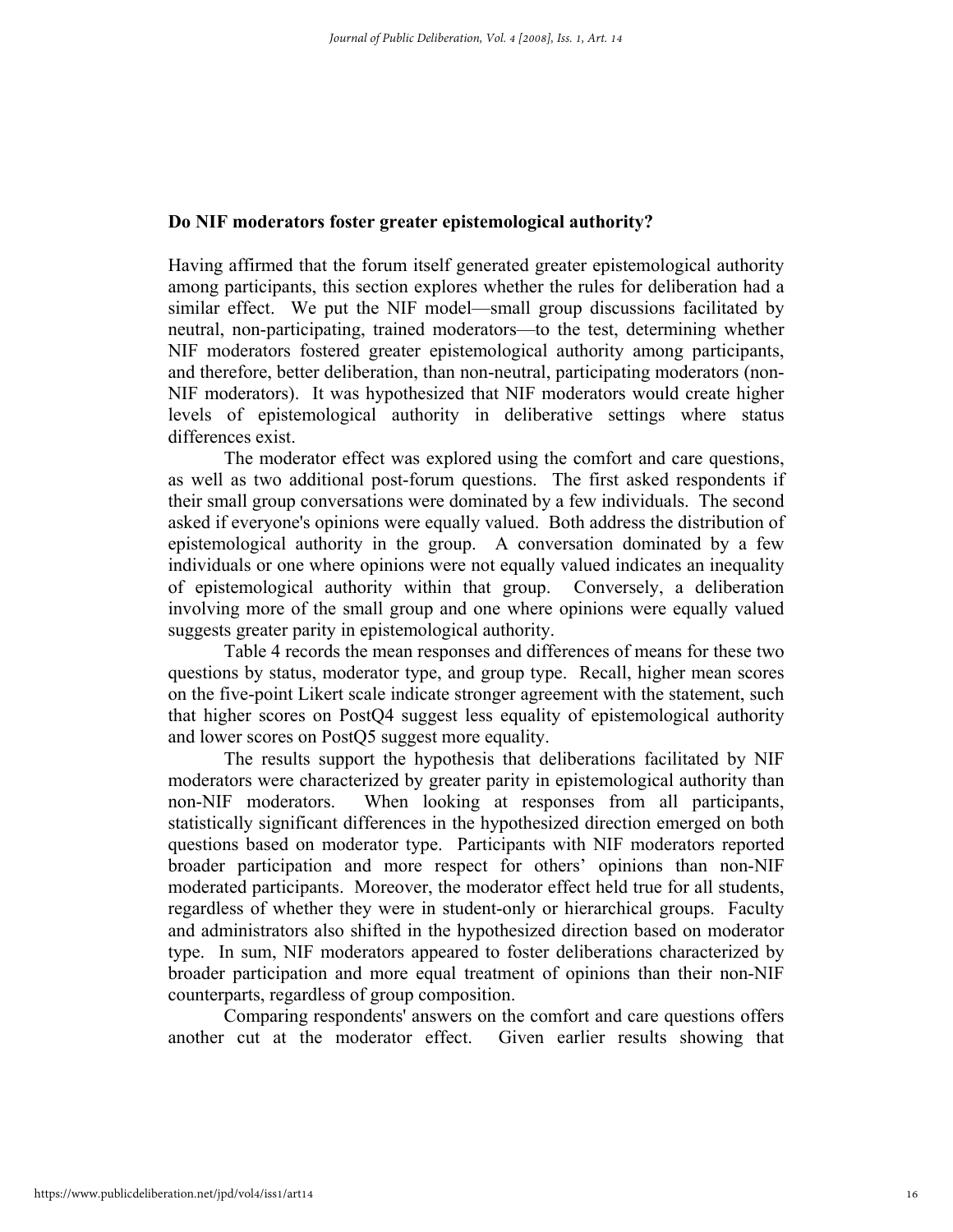| Table 4: Mean Responses & Differences of Means by Status, Moderator Type, and Group Type          |                                                                               |                                                                  |  |  |  |  |
|---------------------------------------------------------------------------------------------------|-------------------------------------------------------------------------------|------------------------------------------------------------------|--|--|--|--|
|                                                                                                   | PostQ4: Conversation in my small group was<br>dominated by a few individuals. | PostQ5: In my group, everyone's opinions were<br>equally valued. |  |  |  |  |
| <b>All Participants</b>                                                                           | $\bar{x} = 2.22$                                                              | $\bar{x} = 3.48$                                                 |  |  |  |  |
| NIF v. Non-NIF                                                                                    | NIF $\bar{x}$ = 2.01, Non-NIF $\bar{x}$ = 2.40 (-.39***)                      | NIF $\bar{x}$ = 3.6, Non-NIF $\bar{x}$ = 3.36 (.24***)           |  |  |  |  |
| <b>Students</b><br><b>Student Only Groups</b>                                                     | $\bar{x} = 2.25$                                                              | $\bar{x} = 3.49$                                                 |  |  |  |  |
| NIF v. Non-NIF                                                                                    | NIF $\bar{x}$ = 2.06, Non-NIF $\bar{x}$ = 2.44 (-.38***)                      | NIF $\bar{x}$ =3.59, Non-NIF $\bar{x}$ =3.38 (.21***)            |  |  |  |  |
| <b>Hierarchical Groups</b>                                                                        | $\overline{x}$ = 2.22                                                         | $\bar{x}$ = 3.54                                                 |  |  |  |  |
| NIF v. Non-NIF                                                                                    | NIF $\bar{x}$ = 2.09, Non-NIF $\bar{x}$ = 2.34 (-.25 <sup>*</sup> )           | NIF $\bar{x}$ =3.62, Non-NIF $\bar{x}$ =3.47 (.15*)              |  |  |  |  |
| <b>Faculty/Administrators</b>                                                                     | $\bar{x} = 1.84$                                                              | $\bar{x}$ = 3.44                                                 |  |  |  |  |
| NIF v. Non-NIF                                                                                    | NIF $\bar{x}$ =1.48, Non-NIF $\bar{x}$ =2.25 (-.77*)                          | NIF $\bar{x}$ = 3.61, Non-NIF $\bar{x}$ = 3.25 (.36)             |  |  |  |  |
| $* = p < .1$<br>$** = p < .05$<br>*** = $p$ < .01<br>Difference of means tests in<br>parentheses. |                                                                               |                                                                  |  |  |  |  |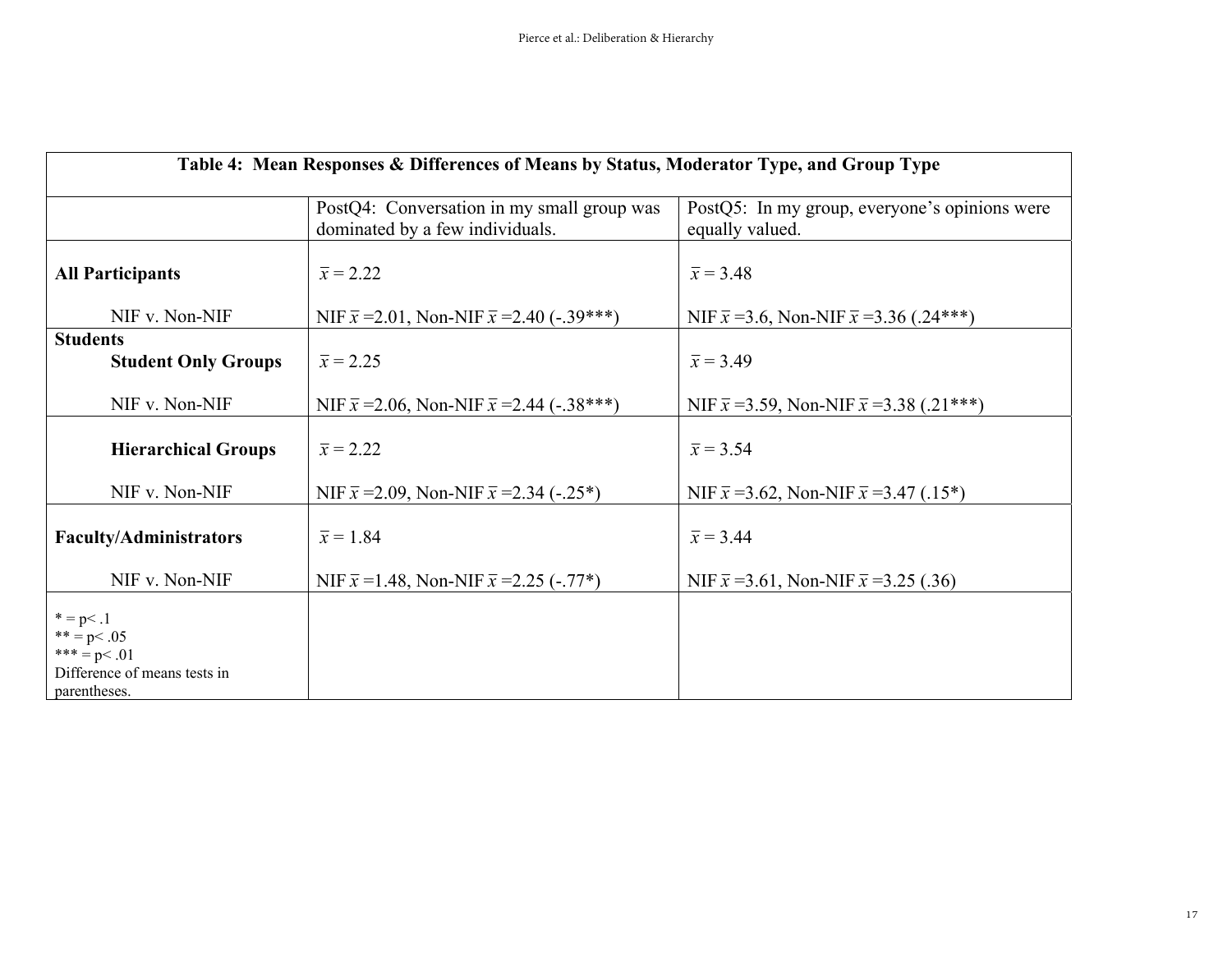deliberation itself fostered epistemological authority, we expected respondents in both NIF-moderated and non-NIF moderated groups to reflect this. However, NIF moderators were hypothesized to foster more epistemological authority among participants than non-NIF moderators. Evidence supporting this claim would include larger shifts in the comfort and care questions and a larger sum difference of means among individuals in NIF groups than non-NIF groups. Chart 5 presents the relevant differences of means for the paired comfort and care questions.

Respondents in both NIF and non-NIF groups evidenced positive difference of means results, with one modest exception (NIF-moderated responses to the "administrators care" question). The shifts that occurred with NIF group respondents were larger than non-NIF group respondents for three of the five paired questions. Those deliberating with NIF moderators felt more comfortable deliberating than respondents in non-NIF groups. Thus, NIF moderators generated more epistemological authority among their participants than did non-NIF moderators.

The moderator effect was less clear on the two care questions. When it came to the "professors care" question, NIF group respondents barely shifted in pre- and post-forum responses (pre- $\bar{x}$ =2.69, post- $\bar{x}$ =2.72). Non-NIF group respondents shifted more and in a manner that was statistically significant (pre- $\bar{x}$  =2.59, post- $\bar{x}$  =2.77). This suggests that the presence of NIF moderators did not underscore the idea that professors cared about student views. On the other hand, non-NIF moderators seemed to have that effect. This pattern repeated itself with the "administrators care" question. The shifts for NIF group respondents were marginal, statistically insignificant, and not in the hypothesized direction (pre- $\bar{x}$ =2.29, post- $\bar{x}$ =2.25), whereas non-NIF group respondents had a significant shift in the anticipated direction (pre- $\bar{x}$ =2.17, post- $\bar{x}$ =2.33). These results are admittedly counterintuitive and appear to contravene the hypothesized moderator effect. That non-NIF group respondents' results for the two care questions mirror each other suggests that they may not be aberrations.

A further counterintuitive result comes from calculating the "sum shift" on the comfort and care questions for respondents by moderator type:

$$
\Sigma_{\text{NIF}} = (.505) + (.28) + (.326) + (.032) + (.032) = 1.175
$$
  

$$
\Sigma_{\text{Non-NIF}} = (.446) + (.244) + (.313) + (.183) + (.166) = 1.352
$$

NIF moderators generated larger shifts on the three comfort questions (the first three figures in the equation), as hypothesized, but lost significant ground to non-NIF moderators on the two care questions (the last two figures). Non-NIF moderators produced larger sum shifts on the epistemological equality questions than NIF moderators, at first blush.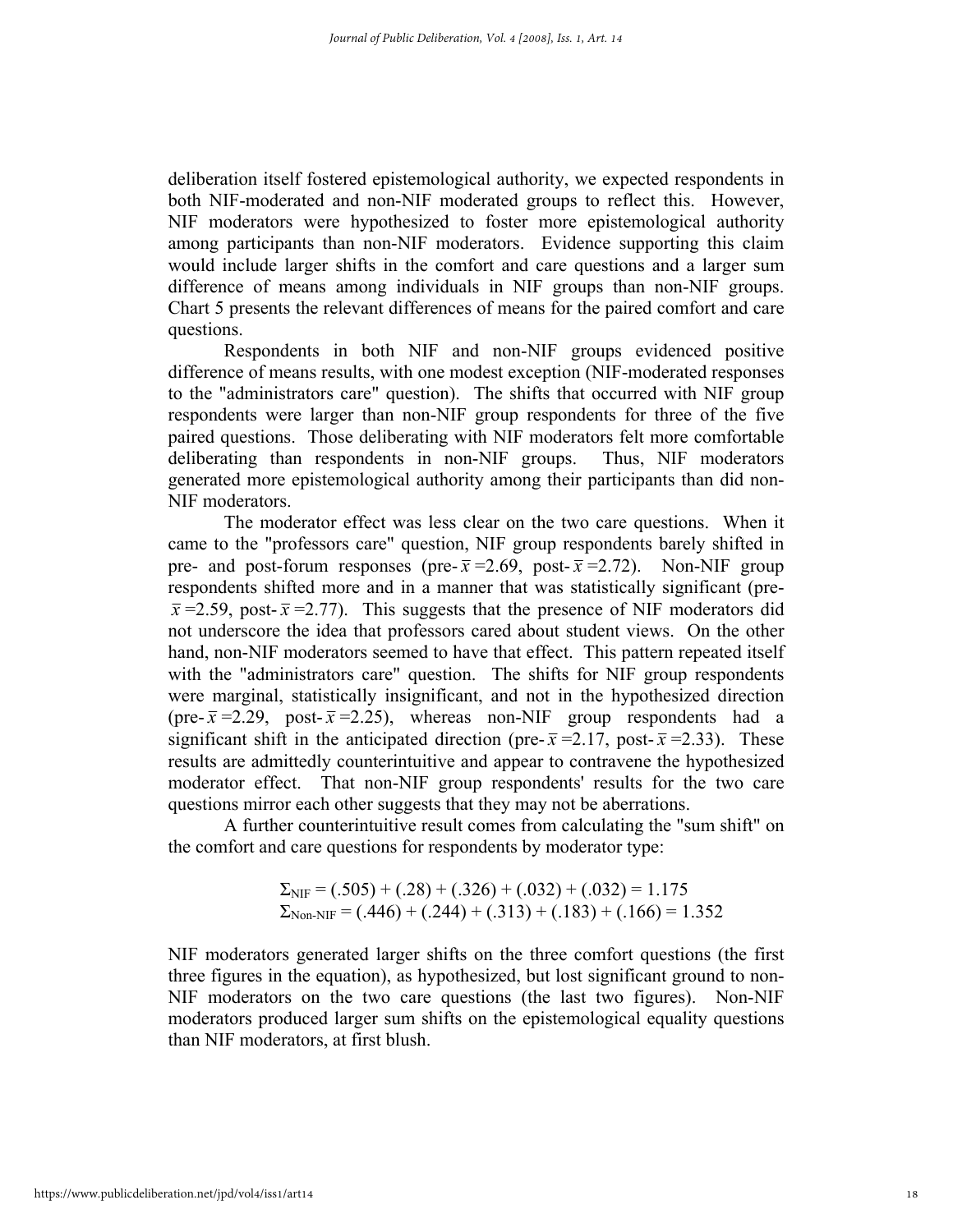

### **Chart 5: Difference of Means for NIF and Non-NIF Moderated Respondents**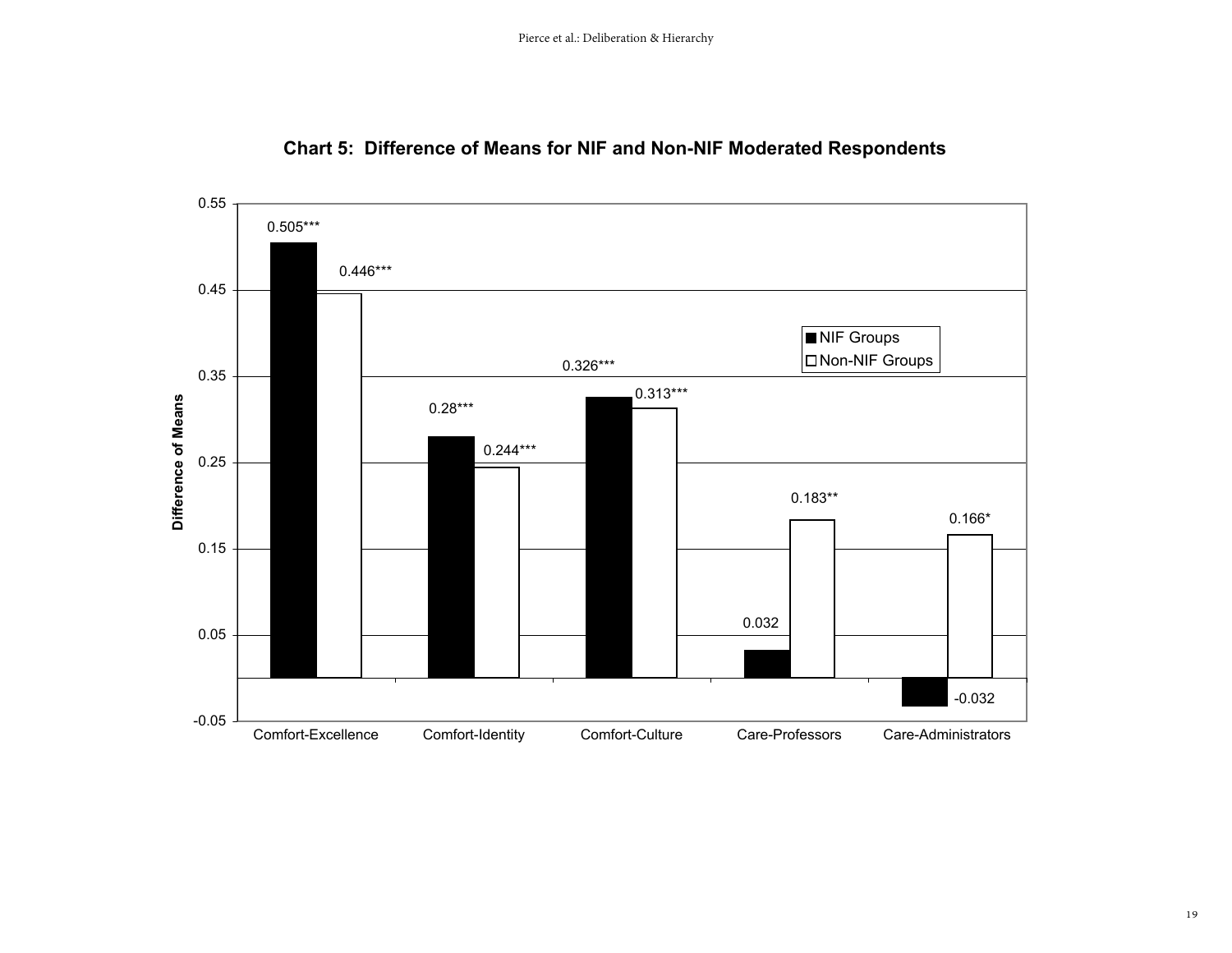To make sense of these unexpected results a more nuanced understanding of the effect that moderators have on epistemological authority in this small group deliberation is necessary. NIF moderators made participants feel more comfortable talking about the relevant issues, but they did not change participant views about whether and how much professors and administrators cared about student views. Given the tasks that NIF moderators accomplished—encouraging broad participation, enforcing the rules of deliberation, preventing a few voices from dominating the conversation, and drawing out arguments otherwise left unarticulated—it makes sense that they would alter the deliberative environment by making it more hospitable for participants, particularly lower status participants. It may be more difficult, if not beyond the role's intent, however, for the NIF moderators to move beyond the deliberative environment and actually shape perceptions of how higher and lower status participants think about each other. This conclusion is consistent with results from Chart 3 on the care questions. Recall we hypothesized that the magnitude of the deliberation's effect would vary indirectly with participant status. Results for the care questions did not support this hypothesis. Students did not shift, in statistically significant ways, more than faculty and administrators. Coupling this with the moderator effect results points to a more complicated epistemological authority dynamic.

### **Does the moderator effect vary by status?**

Having established the capacity of NIF moderators to foster greater epistemological authority, just who within the small groups shifted opinion? Did the NIF moderator effect vary among participants according to status? We hypothesized that shifts in epistemological authority would be present among both lower and higher status participants, but that lower status individuals would record larger shifts. Lower status individuals were thought to benefit more from the deliberative environment that NIF moderators create because they feel less authoritative going into the deliberation than higher status participants. This would be evidenced in lower status participants recording larger difference of means scores on the pre- and post-forum epistemological authority questions than higher status participants.

Chart 6 reports the difference of means scores on the paired comfort and care questions by status. Remember, the larger the difference of means, the larger the NIF-moderator effect on that status group. The data provide solid support for this hypothesis.

NIF moderators had a larger effect on student scores vis-à-vis faculty/administrators for all three comfort questions, but little effect on the care questions. Neither status group moved much on the care questions, further underscoring a pattern in the survey data that the comfort and care questions tap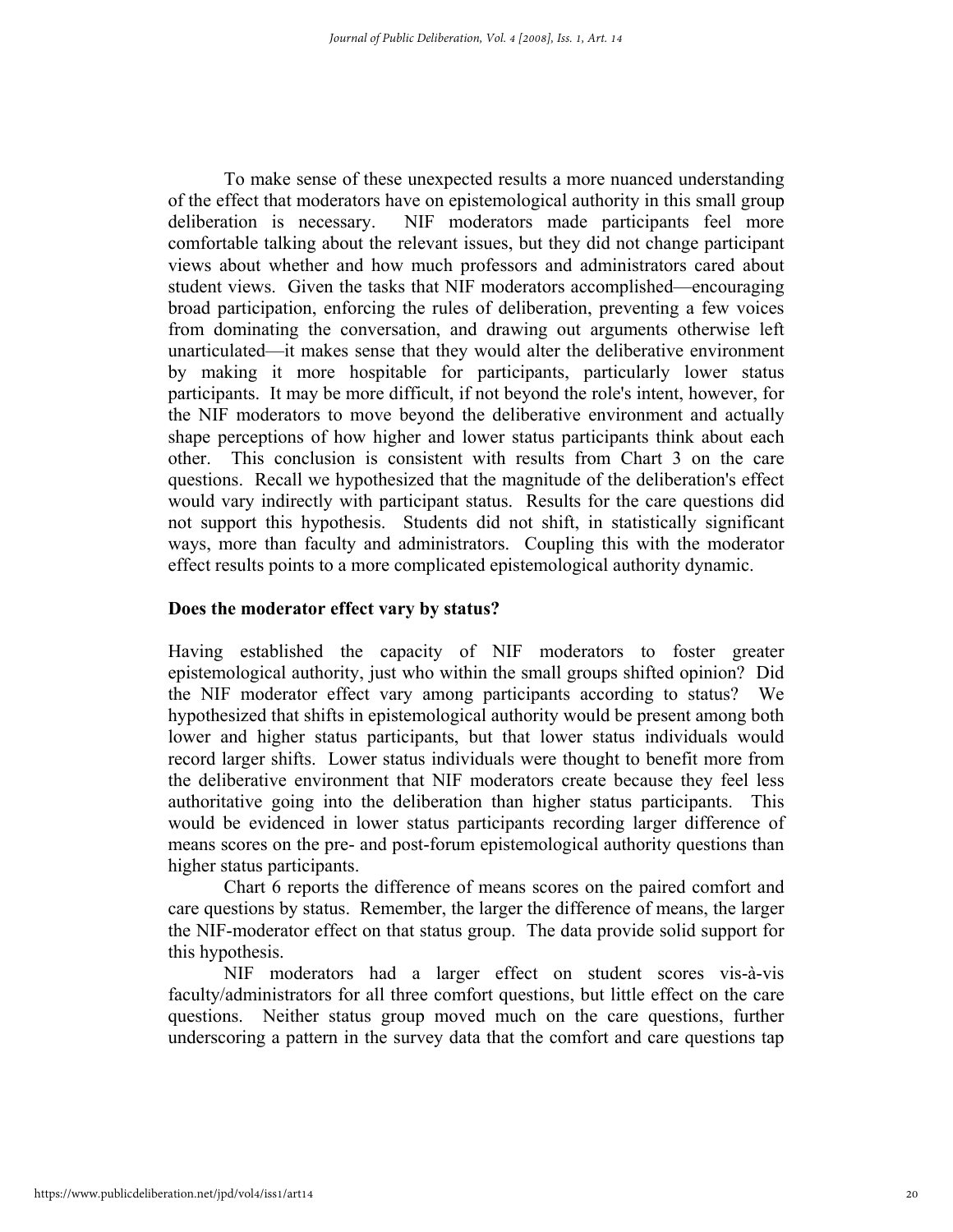

### **Chart 6: NIF Moderator Effect by Status**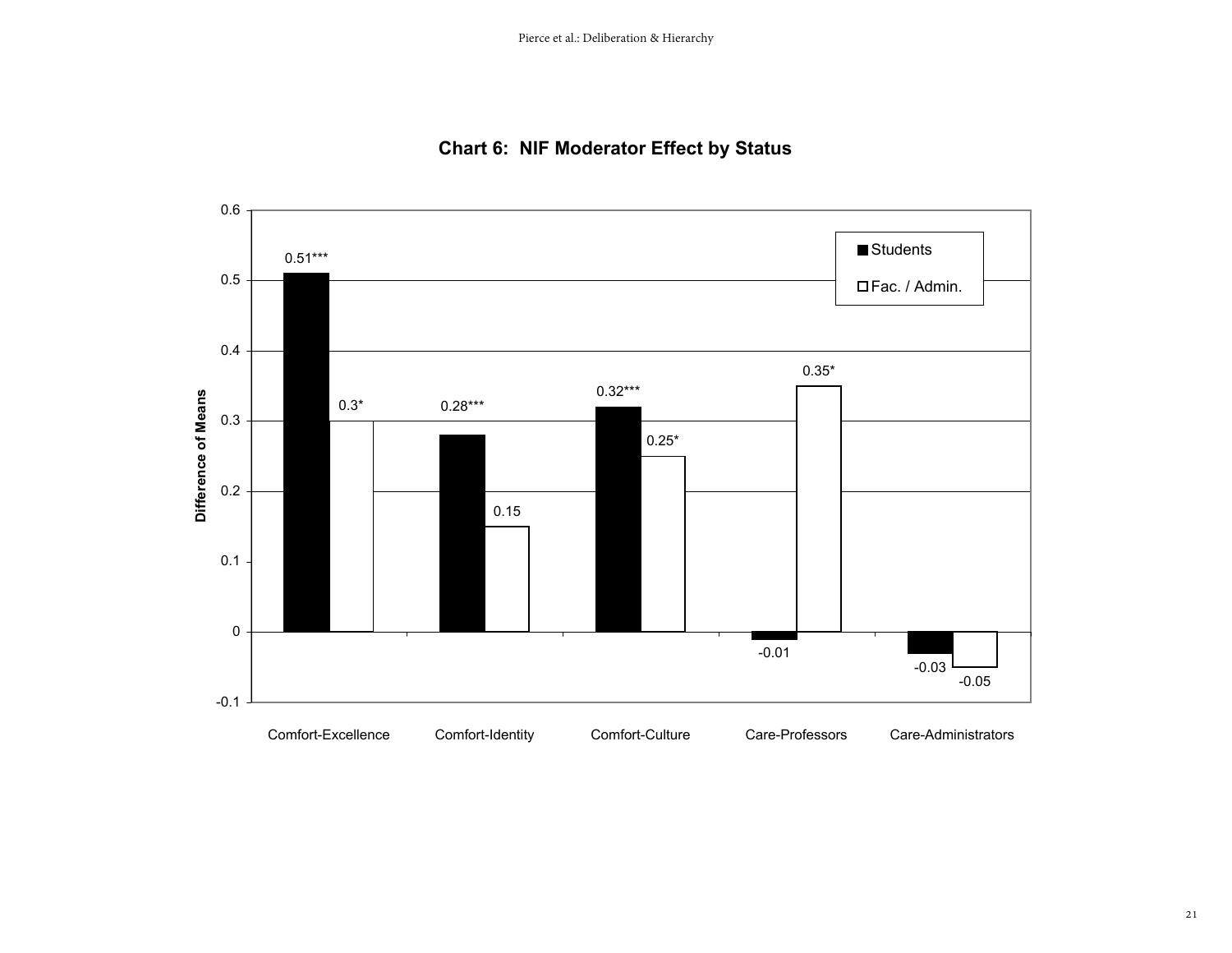different components to epistemological authority. NIF moderators clearly made participants more comfortable about the deliberative process and the extent to which this occurred varied, as hypothesized, by status. However, NIF moderators were generally less efficacious changing perceptions of how participants viewed others, particularly how higher status views were perceived by lower status participants.

The one exception from Chart 6, of course, is the faculty and administrator shift on the "professors care" question. This result is best understood in tandem with faculty and administrators in non-NIF groups. Table 7 shows that faculty and administrators as a status group, regardless of moderator type, shifted significantly on the "professors care" question: mean shift for those in NIF groups (.350) and non-NIF groups (.400). The most likely explanation, therefore, is that faculty and administrators had jaundiced pre-forum expectations about professors' attitudes toward students that did not match what they heard at the forum. The deliberation generated the shift and washed out any moderator effect, at least on this question. Such an explanation does not negate earlier support for the moderator effect. The case is still strong that NIF moderators have less effect on higher status participants.

The hypothesized moderator effect receives further support when NIFmoderated respondents are compared, by status and group type, to non-NIF moderated respondents. Table 7 reports the relevant differences of means. Turning first to the student-only groups, NIF moderated students reported large and statistically significant shifts on the three comfort questions, while non-NIF participants did not. The only significant shift occurring with respondents in student-only non-NIF moderated groups was on the administrators care question, where the mean score actually dropped. In other words, the absence of higher status participants in student-only groups with non-NIF moderators exacerbated the belief that administrators did not care about student views on academic excellence. Contrast this with results for students in hierarchical groups, where both NIF and non-NIF moderated sessions fostered greater epistemological authority. This is evidenced by statistically significant, positive results on the three comfort questions. Unlike the student-only groups, however, students in the hierarchical groups agreed more that administrators cared about student views. This shift likely reflects the effect of deliberation per se rather than any moderator effect. It also should be noted that students in hierarchical groups shifted more in their comfort level in NIF groups (two of the three comfort questions) when a NIF moderator was present than a non-NIF moderator. This further underscores the influence of NIF moderators on epistemological authority.

Results for the moderator effect on faculty and administrators offer a mixed bag. Higher status participants in NIF groups lodged statistically significant shifts on two of the comfort questions (comfort-excellence and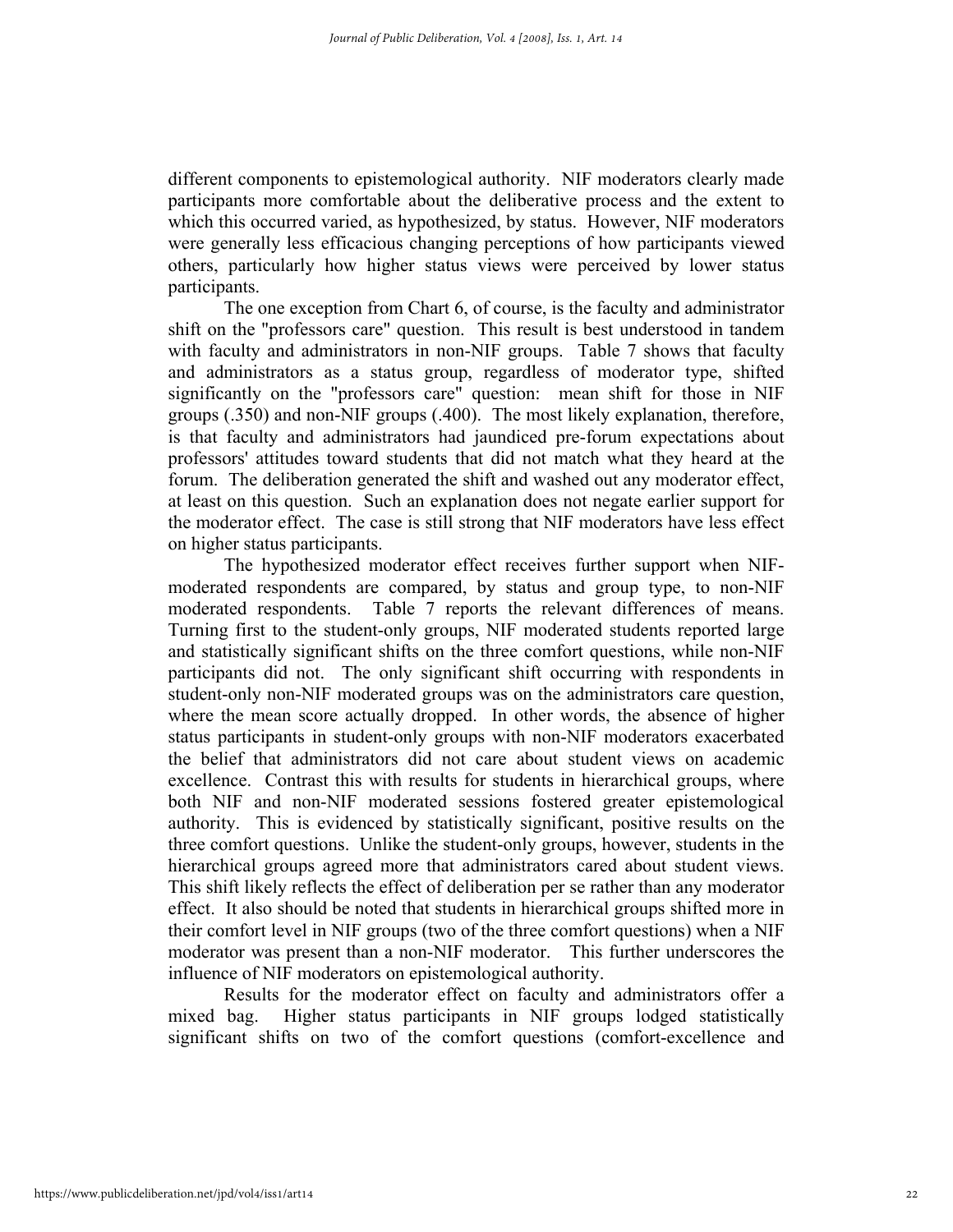|                               |                  | Comfort-     | Comfort-    | Comfort-    | Care-        | Care-          |
|-------------------------------|------------------|--------------|-------------|-------------|--------------|----------------|
|                               |                  | Excellence   | Identity    | Culture     | Professors   | Administrators |
|                               |                  | PreQ6/PostQ1 | PreQ7/Post3 | PreQ8/Post2 | PreQ9/Post23 | Pre12/Post26   |
| <b>Status</b>                 | <b>Moderator</b> |              |             |             |              |                |
|                               | <b>Type</b>      |              |             |             |              |                |
| <b>Students</b>               |                  |              |             |             |              |                |
| <b>Student Only</b>           |                  | $.462***$    | $.227*$     | $.258*$     | .138         | $-154$         |
| Groups                        |                  |              |             |             |              |                |
|                               | <b>NIF</b>       | $.478**$     | $.255*$     | $.383**$    | .022         | $-196$         |
|                               | Non-NIF          | .400         | .150        | $-.050$     | .400         | $-.050**$      |
| Hierarchical                  |                  | .490***      | $.274***$   | $.329***$   | .044         | $.120*$        |
| Groups                        |                  |              |             |             |              |                |
|                               | <b>NIF</b>       | $.517***$    | .283***     | $.292***$   | $-.025$      | .034           |
|                               | Non-NIF          | $.466***$    | $.265***$   | $.364***$   | .107         | $.198**$       |
|                               |                  |              |             |             |              |                |
| <b>Faculty/Administrators</b> |                  | $.244*$      | .098        | $.244**$    | $.317**$     | $-.024$        |
|                               | <b>NIF</b>       | $.300**$     | .150        | $.250**$    | $.350**$     | $-.050$        |
|                               | Non-NIF          | .300         | .150        | $.350**$    | $.400**$     | .000           |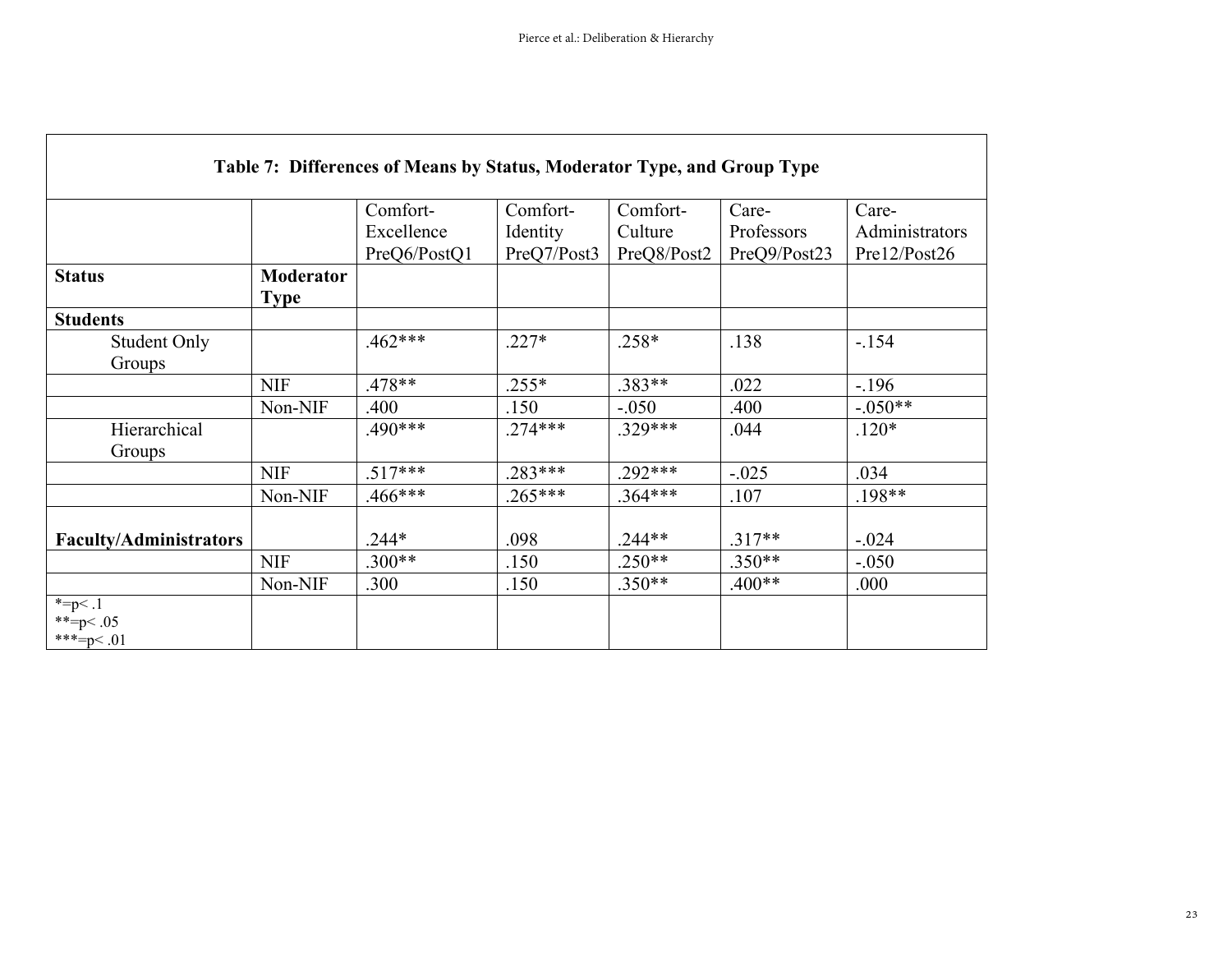comfort-culture), while only comfort-culture was significant and positive in non-NIF moderated groups. Both NIF and non-NIF groups also showed significant and positive results on the professors-care question, although the shift was larger for non-NIF groups, as it was on the comfort-culture question. These could be byproducts of NIF moderators doing their jobs well. By minimizing the effects of hierarchy—including as many from the group and ensuring higher status participants did not dominate the conversation—faculty and administrators in NIF-moderated groups may have felt less comfortable than their unchecked colleagues in non-NIF-moderated groups.

### **CONCLUSIONS**

 In *Why Deliberative Democracy?,* Amy Gutmann and Dennis Thompson assert, "The future of deliberative democracy … depends on whether its proponents can create and maintain practices and institutions that enable deliberation to work well" (2004: 59). This research recognizes a potential hurdle for deliberative processes working well in hierarchically ordered organizations: inequalities of epistemological authority based on status differences. These inequalities may create an unlevel playing field, a condition deliberative democratic theorists find detrimental to effective deliberation. By identifying this potential hurdle and then studying just how high of a barrier it is, in fact, this research tells something about the extent to which deliberative processes can or cannot operate within hierarchically ordered organizations. This is a significant question because many organizations, groups, and communities are not defined by egalitarianism and their members would not necessarily enter a deliberation thinking of others as coequals. It is important, therefore, to understand better the dynamic between deliberation and hierarchy. This is by no means a definitive study. As a single case study its conclusions are heavily contextualized, but it offers some intriguing findings that prompt, we hope, further inquiries using other hierarchically ordered organizations and testing the efficacy of other deliberative rules against the NIF model. To the extent that epistemological equality is a condition for effective deliberation, further empirical research is warranted.

The project first asked whether individuals within a hierarchically ordered organization ascribe to themselves higher or lower levels of *a priori* epistemological authority based on their status within the organization. Strong support was found for this claim when comparing students, faculty, and administrators.

The project next explored whether the deliberative process ameliorated inequalities of epistemological authority caused from status difference. Exploring this issue tells something about limits—where deliberative democracy may or may not work. Knowing an empirical boundary of this sort is an important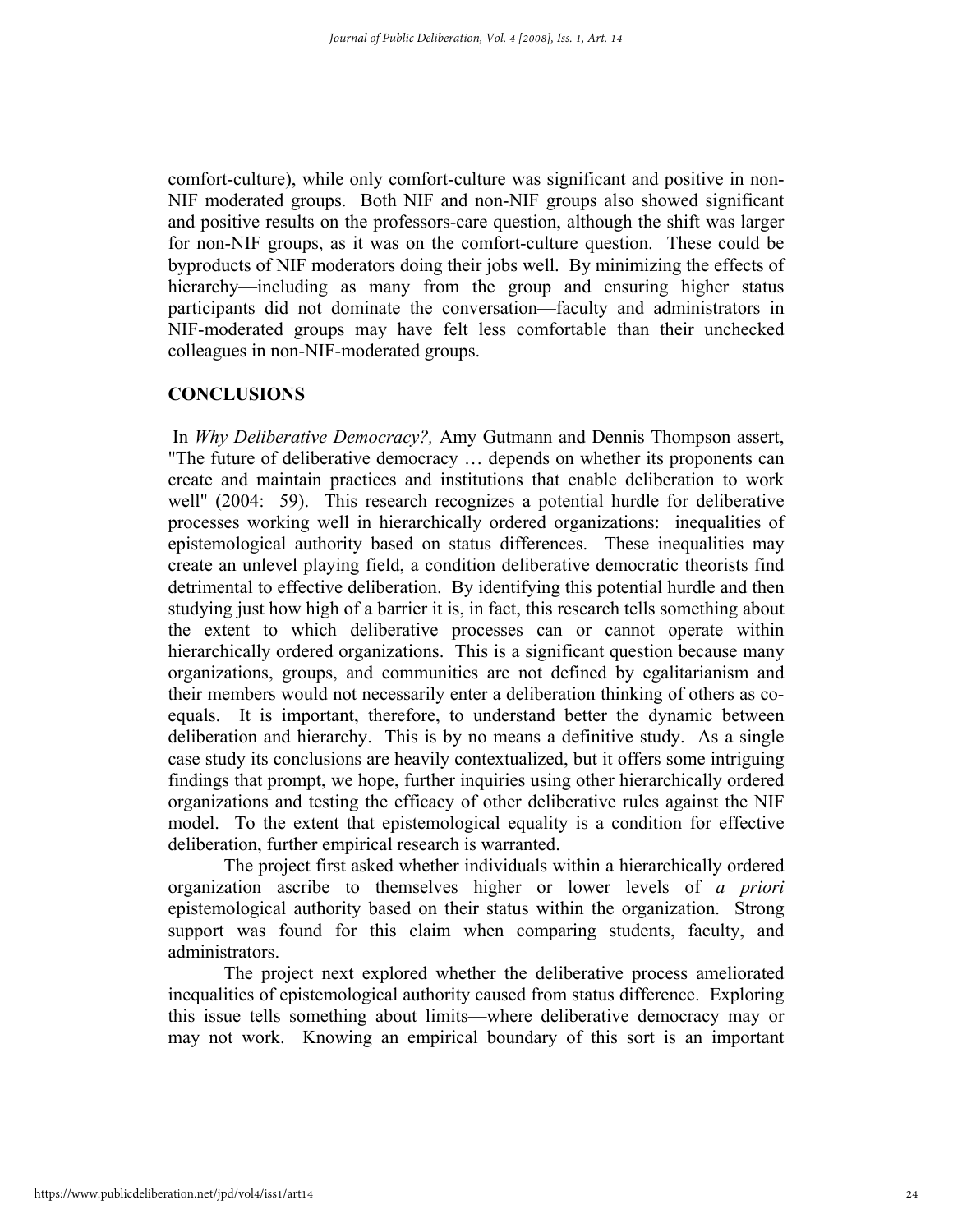finding for those promoting the practice and for theorists writing about it. It contributes to our understanding of why deliberative forums work well in certain settings and less so in others, and it may also prompt further investigations into mitigating status differences or forging new deliberative formats apropos hierarchical organizations.

The data indicate that the deliberative forum employed in this project handled the status differences present in the university. It demonstrated that merely bringing individuals together in a deliberative setting fostered greater epistemological authority. This proved true for students, faculty, and administrators alike, although students tended to shift more than faculty and administrators. That is, the deliberation had its greatest effect on the students, empowering them to feel more comfortable talking with higher status participants. These findings suggest that proponents of deliberative democratic forums may be bold in their claims, particularly as to the contexts in which such forums may be efficacious. Having demonstrated that it handled status differences present in a university, one might expect it could be employed in other hierarchically ordered organizations. Such an expectation demands further research.

This study also considered whether the rules for deliberation shaped its quality and content. In particular, it put the National Issue Forum's moderating style to the test. Before embarking on research that tests more exotic rule sets, the efficacy of the NIF format—now twenty-five years old—is a logical and necessary place to start. Do NIF moderators encourage a more level playing field, a condition the deliberative democratic theorists find so critical? In this experiment, yes. NIF moderators encouraged broader participation in small group discussions and were more successful in having participants view their deliberations as ones where everyone's views were not just valued, but equally valued. Participants who deliberated with a NIF moderator also recorded being more comfortable in their deliberations. This project affirms the utility of NIF moderators in hierarchical deliberations. Having said that, the specter of using more intrusive rules remains. It could be the case that a different set of moderator rules—one that more explicitly addresses hierarchy and status difference—such as dictating speaking order or rationing the frequency of participation based on status, may be more efficacious. That question remains unanswered. At the very least, this study provides an important baseline for evaluating other rule sets. Finally, this study demonstrated that the NIF moderator effect varied in some important ways by status. Students responded the most to having a NIF moderator present, particularly in terms of their comfort level. Although variation in status did not account for results on some specific questions, the aggregate picture supported the hypothesized relationship.

If Gutmann and Thompson's admonition is correct—that effective processes are necessary for deliberative democracy to thrive—this research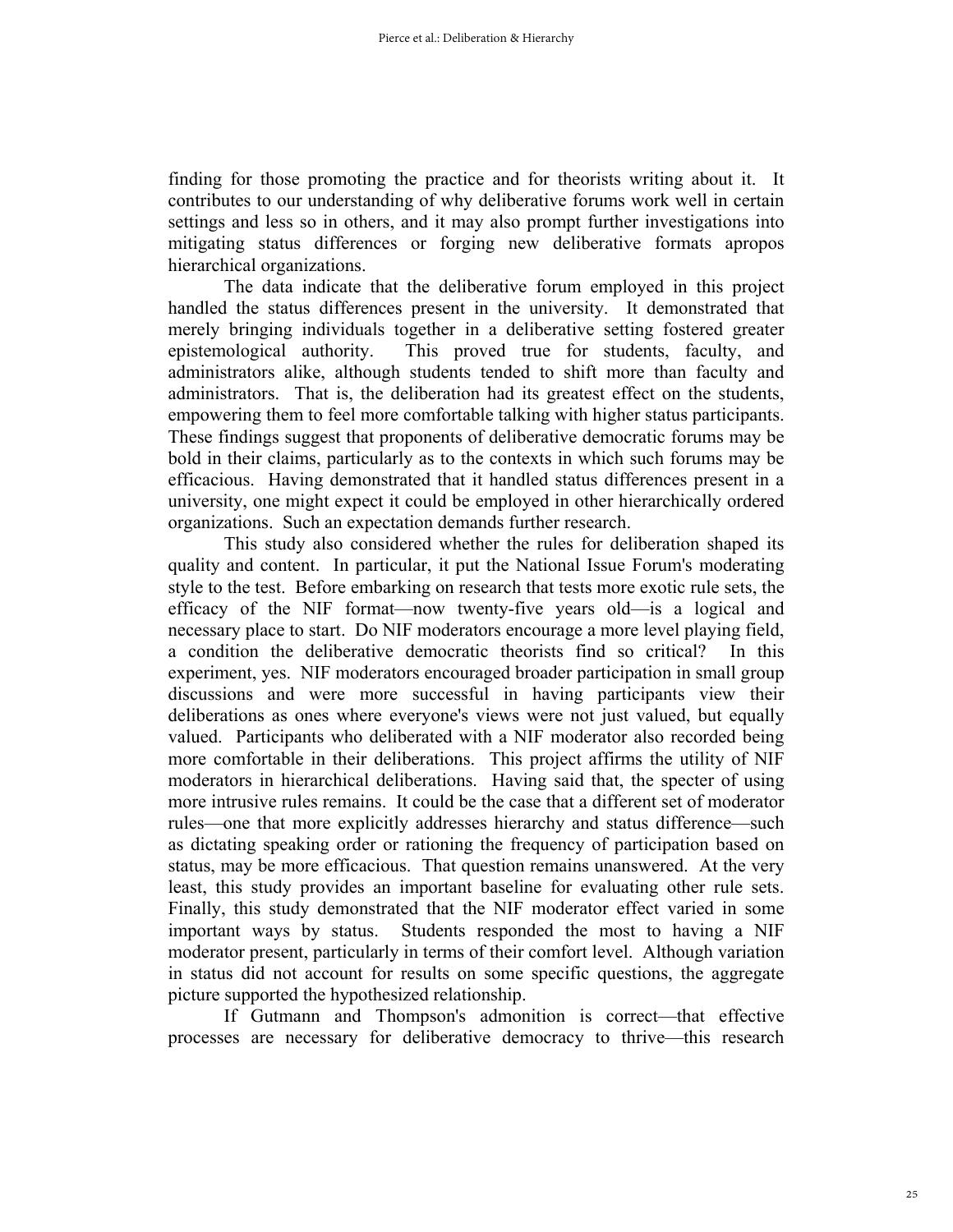affirms the utility of small group deliberative settings and NIF moderators when the deliberation takes place within hierarchically ordered organizations. Given the prevalence of hierarchy and status differences in contemporary society and in the many settings individuals organize themselves, affirming the efficacy of deliberation and NIF moderating is an important step.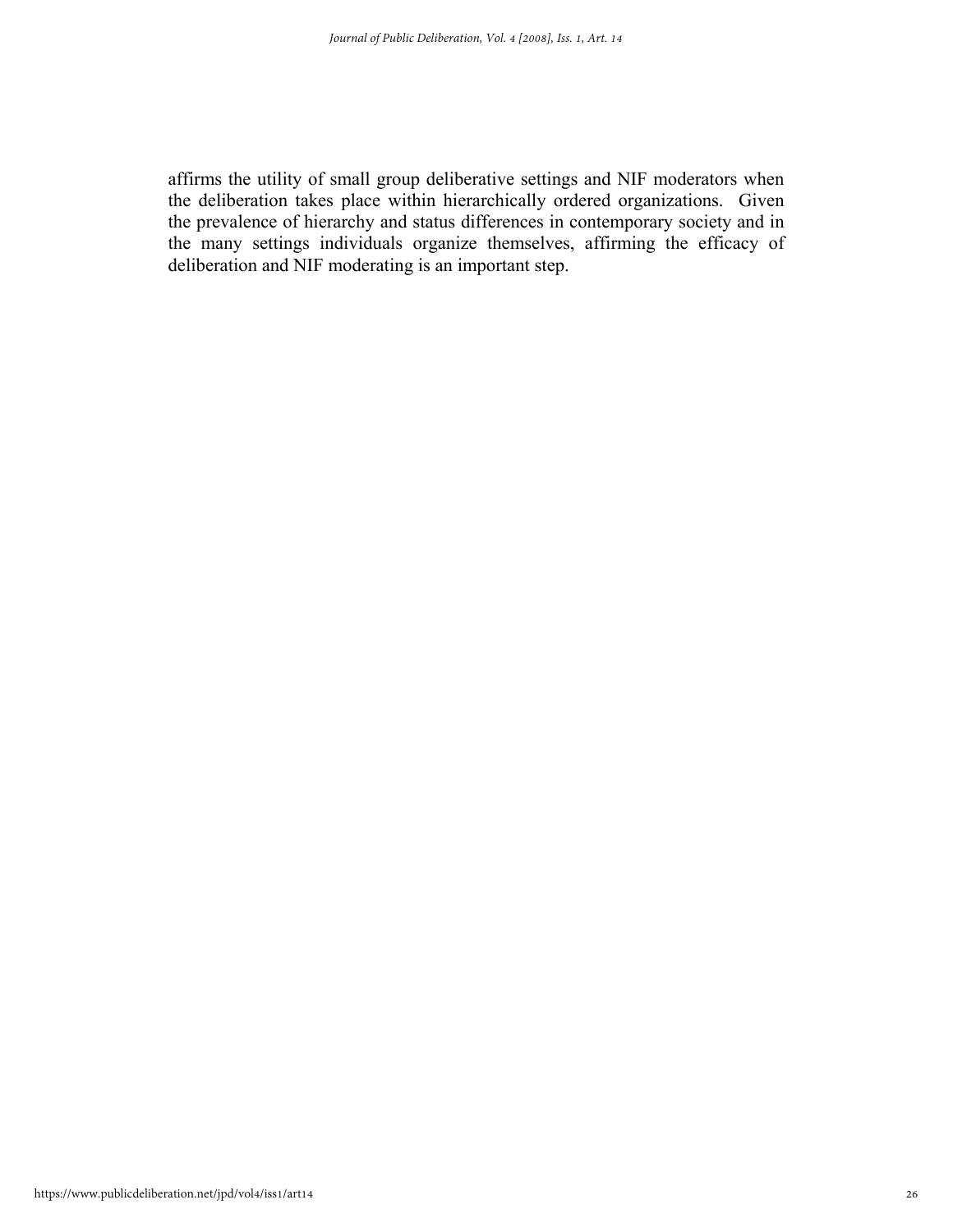### Appendix A: Further Details on Research Design

This project tested the effect of two variables on epistemological equality in hierarchically ordered organizations: the act of deliberating itself and moderator type. Small groups reflected one of five different hierarchical relationships and one of two moderator types. Organizing the groups in this manner captured the various hierarchical relationships within the university, and with the pre- and post-forum surveys, it also generated pooled, cross-sectional survey data that address the two independent variables. Participants and moderators were assigned to groups randomly.

Several efforts were taken in structuring the deliberation to ensure that participants recognized any hierarchy in the group, should it be present and should it matter to them. First, participants wore differently colored name badges that reflected their categorical membership. Students wore red badges. Faculty wore blue badges, while administrators and staff had gold name tags. Second, and most important, all moderators started their discussions by having group members identify themselves and their positions at the university. Participants were not informed of their moderator type. Every effort was made to have four groups for each composition-moderator pairing, but changes in actual attendance on the day of the forum produced some variation. For this reason, we combined survey data from the student-faculty, student-administrator, and student-facultyadministrator groups when conducting the analyses.

|           | <b>Table A: Number of Groups Representing Various</b><br><b>Hierarchies and Moderator Type</b> |                     |                           |                                        |                 |                 |  |  |
|-----------|------------------------------------------------------------------------------------------------|---------------------|---------------------------|----------------------------------------|-----------------|-----------------|--|--|
|           | <b>Group Composition</b>                                                                       |                     |                           |                                        |                 |                 |  |  |
| Type      |                                                                                                | Faculty-<br>Student | Administrator-<br>Student | Faculty &<br>Administrator-<br>Student | Student<br>Only | Total<br>Groups |  |  |
|           | <b>NIF</b><br>Moderator                                                                        | 3                   | 6                         | 2                                      | 6               | 17              |  |  |
| Moderator | Non-<br>Neutral,<br>Participatory<br>Moderator                                                 | 5                   | 8                         | 6                                      | 3               | 22              |  |  |
|           | Total<br>Groups                                                                                | 8                   | 14                        | 8                                      | 9               | 39              |  |  |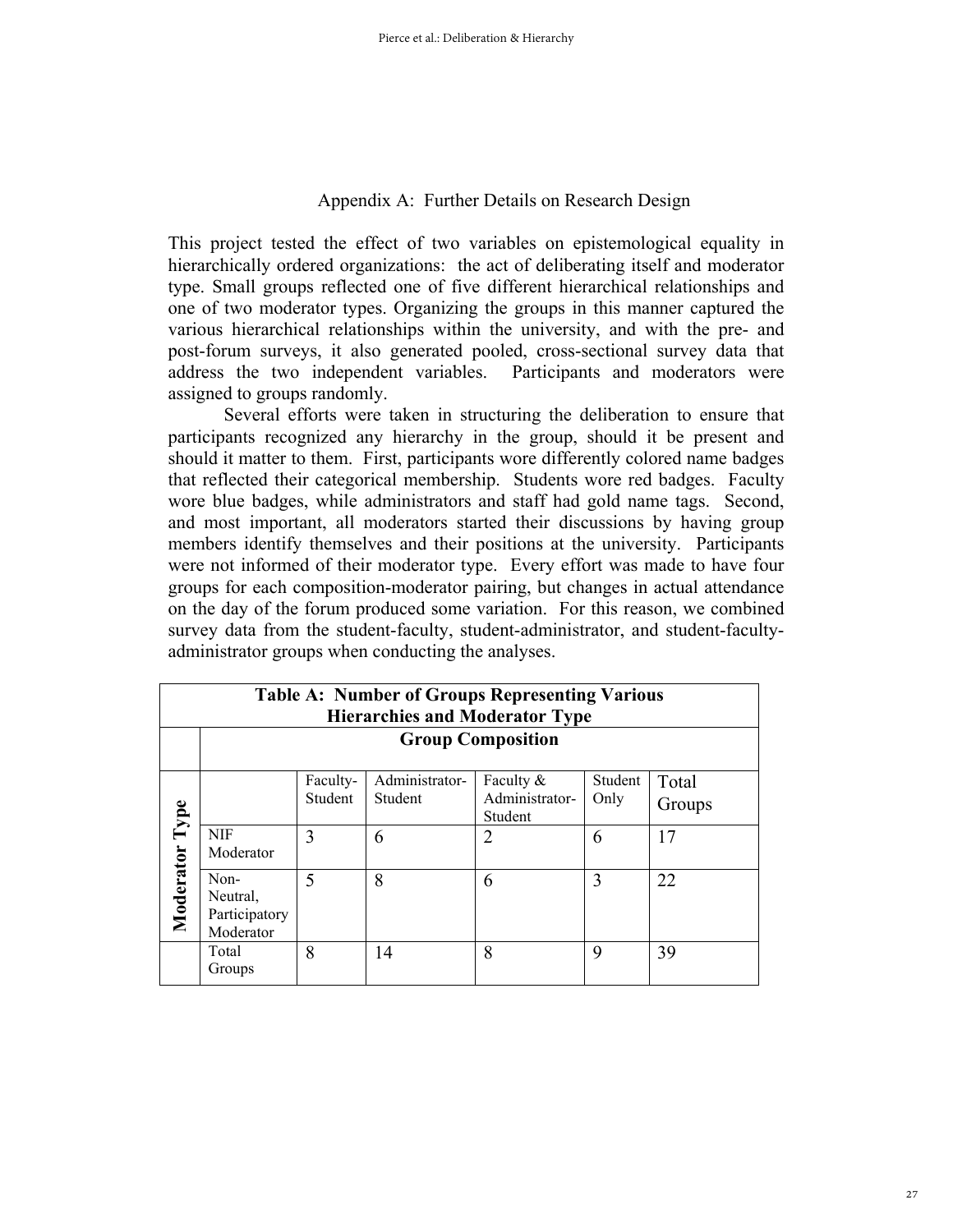Over 500 people attended the forum. Not everyone stayed for the entire forum or completed the pre- and post-forum surveys as instructed, resulting in some slippage between the number of attendees and survey participants. The table below reports the number of attendees who completed surveys. These numbers illustrate the research design's emphasis on constructing small groups composed primarily of students and then including a small number of faculty, administrators, or staff to create hierarchically ordered groups.

| <b>Table B: Number of Surveys Completed by</b><br><b>Participant Category and Session</b> |     |  |  |  |  |
|-------------------------------------------------------------------------------------------|-----|--|--|--|--|
| <b>Students</b>                                                                           | 345 |  |  |  |  |
| Faculty                                                                                   | 25  |  |  |  |  |
| Administrator / Staff                                                                     | 19  |  |  |  |  |
| None listed                                                                               | 41  |  |  |  |  |
| <b>FORUM TOTAL</b><br>430                                                                 |     |  |  |  |  |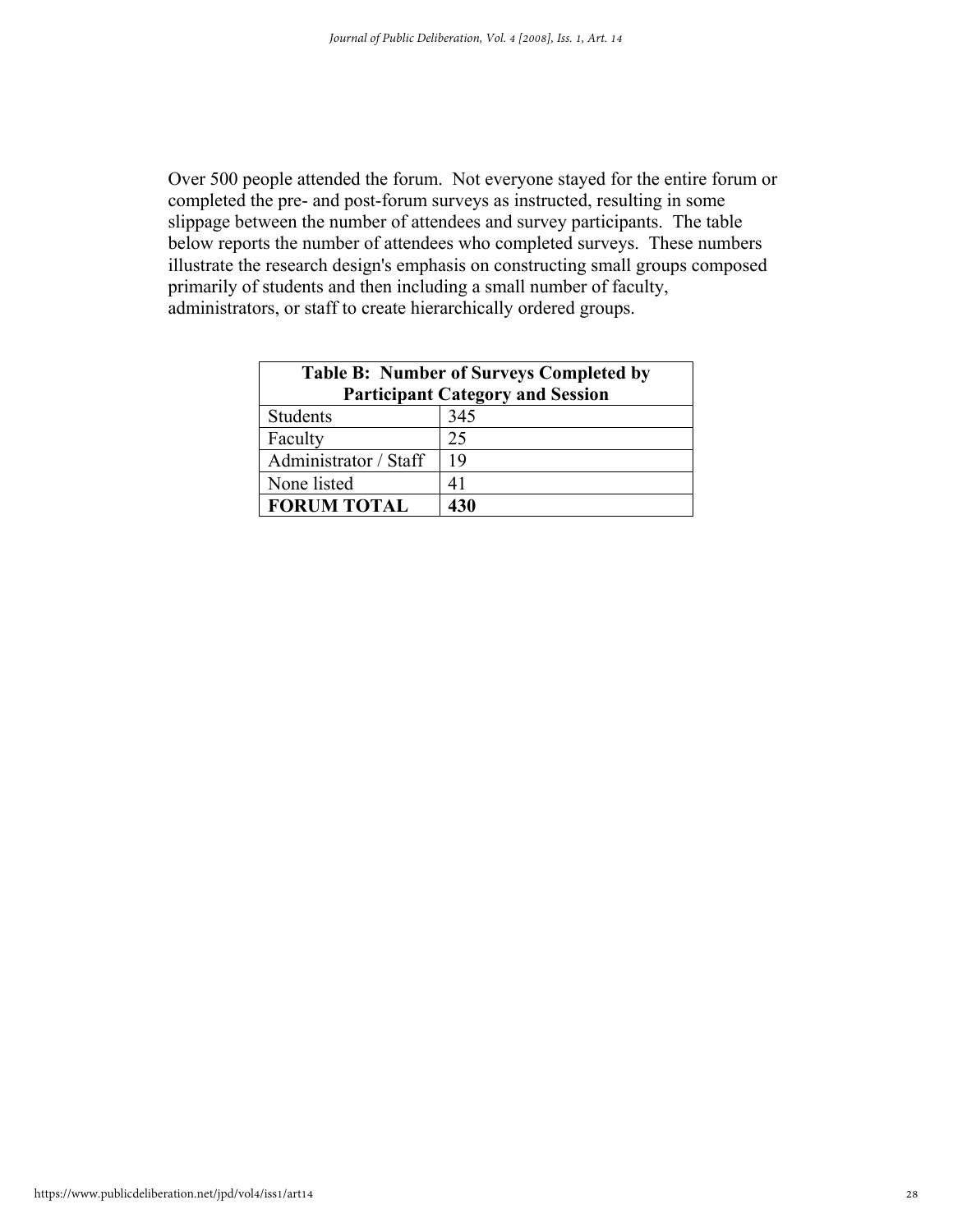### Appendix B: Pre- and Post-Forum Surveys

### **Pre-Forum Survey Please tell us how much you agree or disagree with the following statements…**

| Circle the appropriate number.                                                                                                       | <b>STRONGLY</b><br><b>AGREE</b> | <b>AGREE</b><br><b>SOMEWHAT</b> | <b>NEITHER</b><br><b>AGREE</b><br><b>NOR</b><br><b>DISAGREE</b> | <b>DISAGREE</b><br><b>SOMEWHAT</b> | <b>STRONGLY</b><br><b>DISAGREE</b> |
|--------------------------------------------------------------------------------------------------------------------------------------|---------------------------------|---------------------------------|-----------------------------------------------------------------|------------------------------------|------------------------------------|
| Administrators have a significant role in the<br>university's efforts to promote greater<br>academic excellence.                     | 5                               | $\overline{4}$                  | $\overline{3}$                                                  | $\overline{2}$                     | 1                                  |
| Alcohol consumption on campus interferes<br>with academic excellence.                                                                | 5                               | $\overline{4}$                  | $\overline{3}$                                                  | $\overline{2}$                     | $\mathbf{1}$                       |
| Because the term "academic excellence"<br>means different things to different people,<br>UD should not try to become more excellent. | 5                               | $\overline{4}$                  | 3                                                               | $\overline{2}$                     | $\mathbf{1}$                       |
| Faculty have a significant role in the<br>university's efforts to promote greater<br>academic excellence.                            | 5                               | $\overline{4}$                  | 3                                                               | $\overline{2}$                     | $\mathbf{1}$                       |
| Faculty need to make classes more rigorous<br>for UD to achieve academic excellence.                                                 | 5                               | $\overline{4}$                  | $\overline{3}$                                                  | $\overline{2}$                     | 1                                  |
| I am comfortable talking with other members<br>of the UD community about academic<br>excellence.                                     | 5                               | $\overline{4}$                  | 3                                                               | $\overline{2}$                     | $\mathbf{1}$                       |
| I am comfortable talking with other members<br>of the UD community about the university's<br>identity and reputation.                | 5                               | $\overline{4}$                  | 3                                                               | $\overline{2}$                     | 1                                  |
| I am comfortable talking with other members<br>of the UD community about how campus<br>culture influences academics.                 | 5                               | $\overline{4}$                  | 3                                                               | $\overline{2}$                     | 1                                  |
| Professors care about student views on<br>academic excellence.                                                                       | 5                               | $\overline{4}$                  | $\overline{3}$                                                  | $\overline{2}$                     | $\mathbf{1}$                       |
| Prospective students, parents, and guidance<br>counselors see UD as a "safety school" or<br>"second choice".                         | 5                               | 4                               | $\overline{3}$                                                  | $\overline{2}$                     | 1                                  |
| Pursuing academic excellence conflicts with<br>the Marianist values of equality,<br>inclusiveness, community, and service.           | 5                               | $\overline{4}$                  | $\overline{3}$                                                  | $\overline{2}$                     | $\mathbf{1}$                       |
| Student views matter to the university's<br>administration.                                                                          | 5                               | $\overline{4}$                  | 3                                                               | $\overline{2}$                     | 1                                  |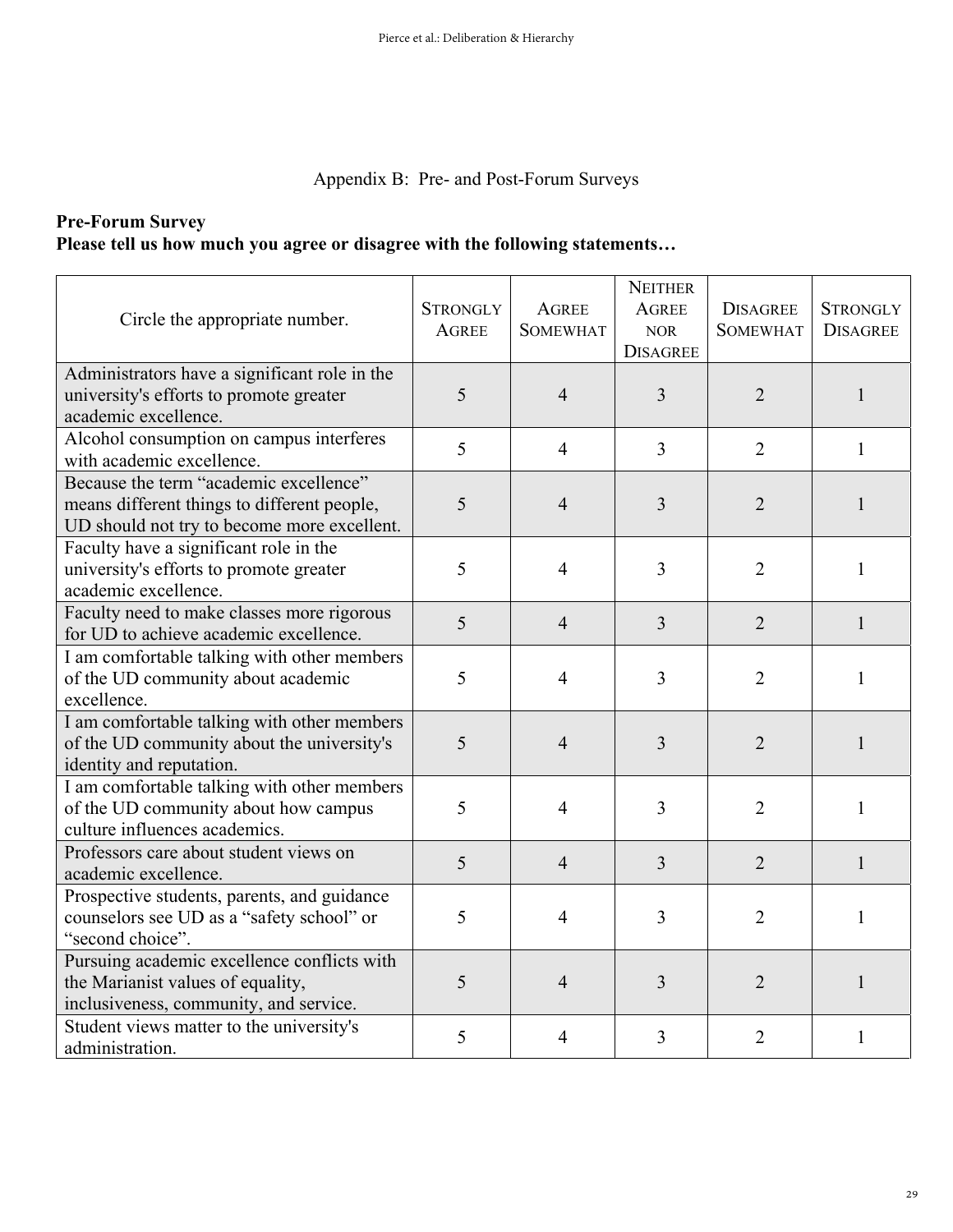| Students attend UD because of the social    | 5 | 4              | 3              | $\overline{2}$ |   |
|---------------------------------------------|---|----------------|----------------|----------------|---|
| scene.                                      |   |                |                |                |   |
| Students focus too much on extra-curricular | 5 | 4              | 3              | $\overline{2}$ |   |
| and social activities at UD.                |   |                |                |                |   |
| Students give faculty low evaluation scores | 5 | 4              | 3              | 2              |   |
| if the course is too difficult.             |   |                |                |                |   |
| Students have a significant role in the     |   |                |                |                |   |
| university's efforts to promote greater     | 5 | 4              | 3              | $\overline{2}$ |   |
| academic excellence.                        |   |                |                |                |   |
| Students receive higher grades than they    | 5 | 4              | 3              | $\overline{2}$ |   |
| should.                                     |   |                |                |                |   |
| UD administrators care a great deal about   | 5 | 4              | $\overline{3}$ | $\overline{2}$ |   |
| student's academic success.                 |   |                |                |                |   |
| UD classes are not as challenging as they   | 5 | 4              | 3              | $\overline{2}$ |   |
| should be.                                  |   |                |                |                |   |
| UD faculty members care a great deal about  | 5 | 4              | 3              | 2              | 1 |
| student's academic success.                 |   |                |                |                |   |
| UD has an alcohol problem.                  | 5 | 4              | 3              | $\overline{2}$ |   |
| UD is a "party school."                     | 5 | $\overline{4}$ | 3              | $\overline{2}$ |   |
| UD must become academically excellent.      | 5 | $\overline{4}$ | 3              | $\overline{2}$ |   |
| UD should downplay its religious identity.  | 5 | 4              | 3              | $\overline{2}$ |   |
| UD should hire more full-time faculty and   | 5 | 4              | 3              | $\overline{2}$ |   |
| fewer part-time faculty.                    |   |                |                |                |   |
| UD's campus culture is too set for it to    | 5 |                | 3              | $\overline{2}$ |   |
| change significantly.                       |   | 4              |                |                |   |
| UD's enforcement of existing alcohol        | 5 | 4              | 3              | 2              |   |
| policies is too inconsistent or lenient.    |   |                |                |                |   |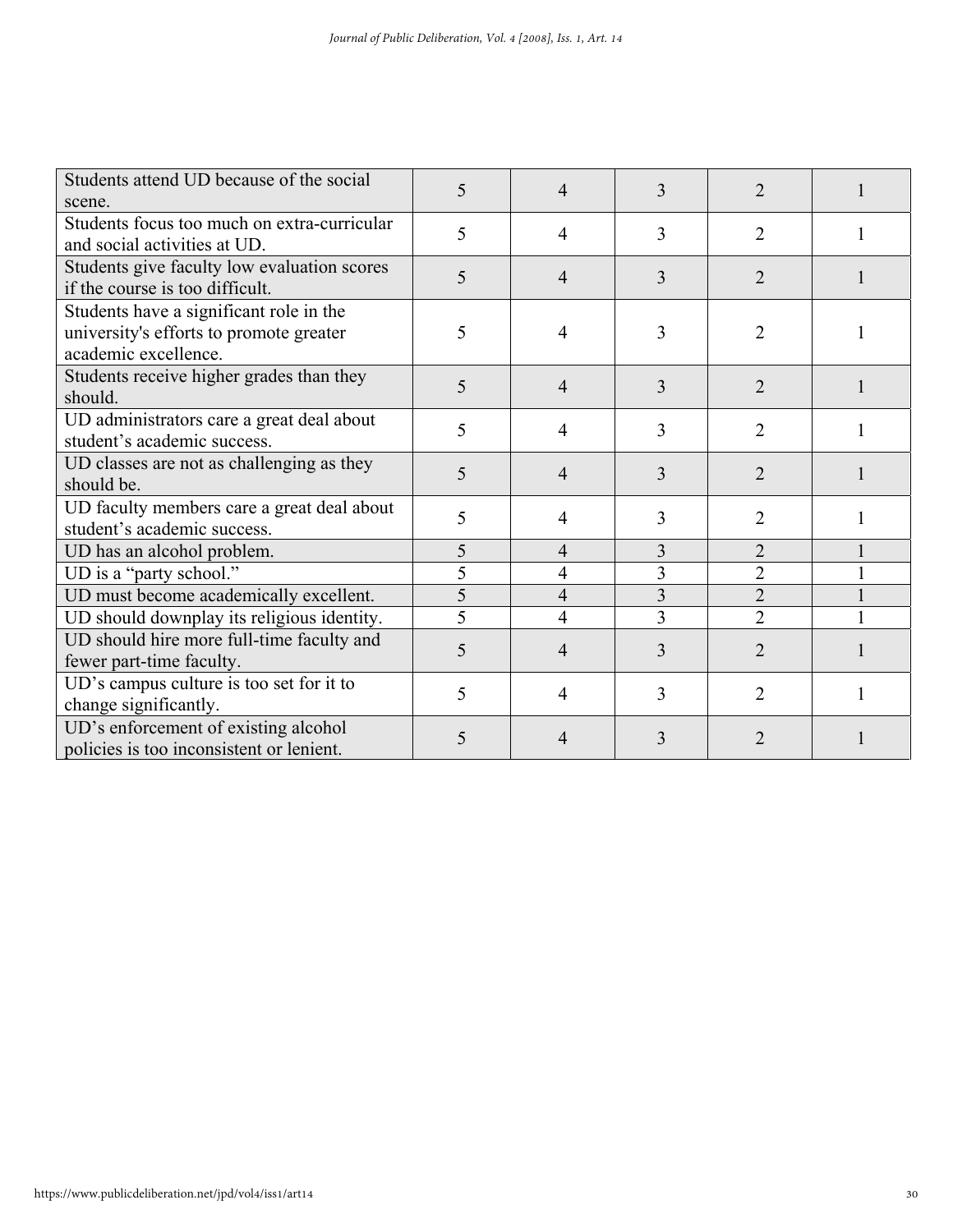How much do you favor or oppose these possible strategies for promoting academic excellence and engagement?

|                                                                                                                | <b>STRONG</b><br>LY<br>FAVOR | <b>SOMEWHA</b><br><b>T FAVOR</b> | <b>NEITHER</b><br><b>FAVOR</b><br><b>NOR</b><br><b>OPPOSE</b> | <b>SOMEWHA</b><br><b>T OPPOSE</b> | <b>STRONG</b><br>LY<br><b>OPPOSE</b> |
|----------------------------------------------------------------------------------------------------------------|------------------------------|----------------------------------|---------------------------------------------------------------|-----------------------------------|--------------------------------------|
| Making courses more demanding to improve the<br>"value" of a UD diploma.                                       | 5                            | 4                                | 3                                                             | $\mathfrak{D}$                    |                                      |
| Increasing the number of full-time faculty even if<br>tuition is increased.                                    | 5                            | 4                                | 3                                                             | $\overline{2}$                    |                                      |
| Offering more campus events that don't involve<br>alcohol even if this increases fees.                         | 5                            | 4                                | 3                                                             | 2                                 |                                      |
| Replacing "ghetto" homes with traditional<br>residence halls.                                                  | 5                            | 4                                | 3                                                             | 2                                 |                                      |
| Tying housing requests to alcohol violations.                                                                  | 5                            | 4                                | 3                                                             | $\overline{2}$                    |                                      |
| Tying scholarships to alcohol violations.                                                                      | 5                            | 4                                | 3                                                             | $\overline{2}$                    |                                      |
| Decreasing UD's Catholic and Marianist traditions.                                                             | 5                            | 4                                | 3                                                             | $\overline{2}$                    |                                      |
| Scheduling more morning and Friday classes.                                                                    | 5                            | $\overline{4}$                   | $\overline{3}$                                                | $\overline{2}$                    |                                      |
| Becoming more concerned with college rankings.                                                                 | 5                            | 4                                | $\overline{3}$                                                | $\overline{2}$                    |                                      |
| Becoming more selective in admission decisions,<br>preferring students with higher academic<br>qualifications. | 5                            | 4                                | 3                                                             | $\mathfrak{D}$                    |                                      |
| Becoming more selective in admissions, preferring<br>students who match UD's identity.                         | 5                            | 4                                | 3                                                             | $\overline{2}$                    |                                      |
| Adopting stricter grading policies to reduce "grade"<br>inflation".                                            | 5                            | 4                                | 3                                                             | 2                                 |                                      |

Please rank order  $(1, 2, 3)$  the approaches, in terms of which would best promote academic excellence.

\_\_\_\_\_\_ Encourage greater academic rigor and engagement.

- Foster a campus culture that values academic excellence.
- 

**EXECUTE:** Promote an identity and reputation of excellence.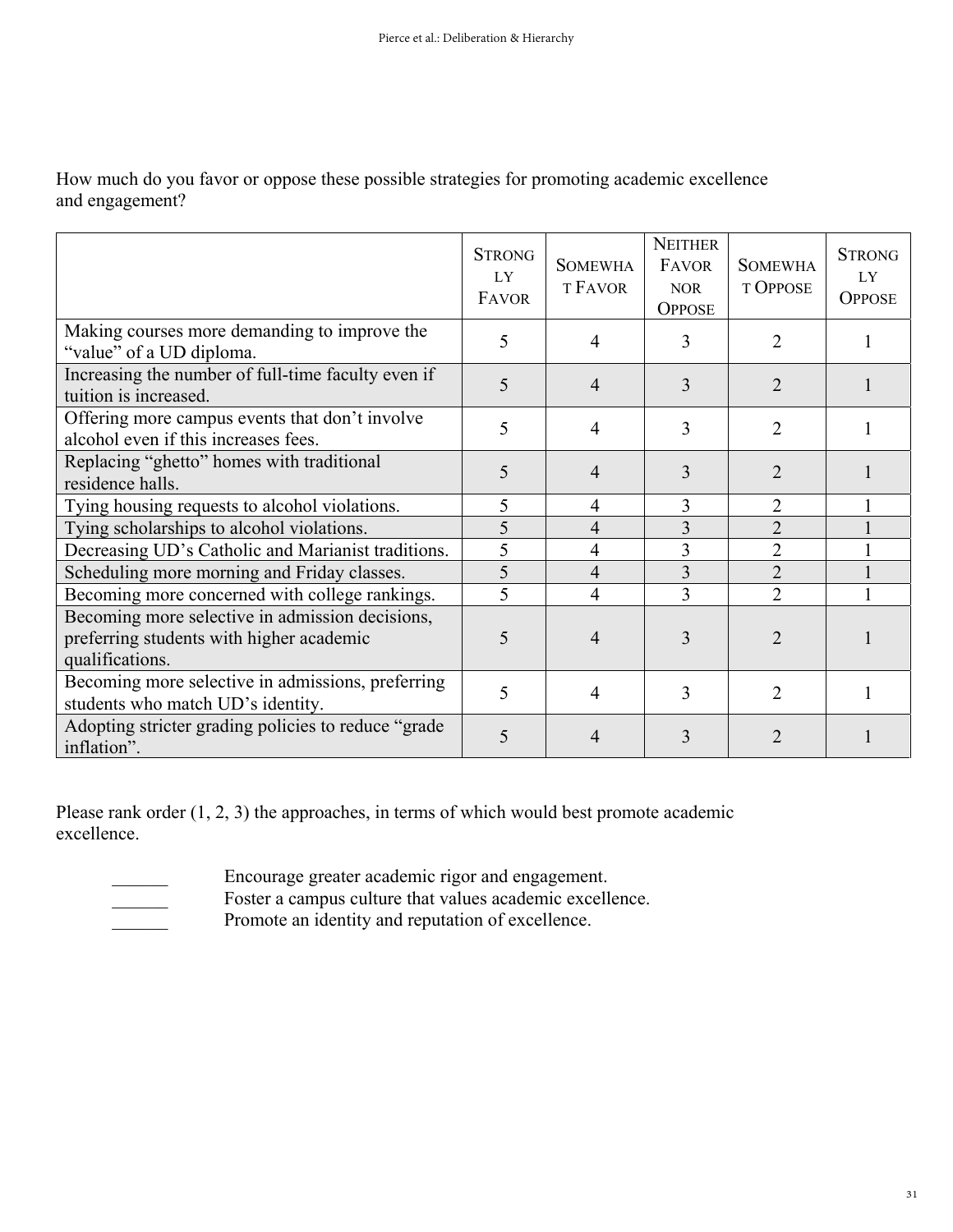### **POST-FORUM EVALUATION**

### **Please tell us how much you agree or disagree with the following statements …**

| Circle the appropriate number.                                                                                | <b>STRONGLY</b><br>AGREE | <b>AGREE</b><br><b>SOMEWHAT</b> | <b>NEITHER</b><br><b>AGREE</b><br><b>NOR</b><br><b>DISAGREE</b> | <b>DISAGREE</b><br><b>SOMEWHAT</b> | <b>STRONGLY</b><br><b>DISAGREE</b> |
|---------------------------------------------------------------------------------------------------------------|--------------------------|---------------------------------|-----------------------------------------------------------------|------------------------------------|------------------------------------|
| I was comfortable in my small group<br>talking with others about academic<br>excellence.                      |                          |                                 |                                                                 |                                    |                                    |
| I was comfortable in my small group<br>talking with others about how campus<br>culture influences academics.  |                          |                                 |                                                                 |                                    |                                    |
| I was comfortable in my small group<br>talking with others about the university's<br>identity and reputation. | 5                        |                                 |                                                                 |                                    |                                    |
| Conversation in my small group was<br>dominated by a few individuals.                                         | 5                        |                                 |                                                                 | $\mathcal{D}$                      |                                    |
| In my group, everyone's opinions were<br>equally valued.                                                      |                          |                                 |                                                                 |                                    |                                    |

### **How much do you favor or oppose these possible strategies for promoting academic excellence and engagement?**

|                                                                                        | <b>STRONGLY</b><br>FAVOR | <b>SOMEWHAT</b><br>FAVOR | <b>NEITHER</b><br><b>FAVOR</b><br>NOR.<br><b>OPPOSE</b> | <b>SOMEWHAT</b><br><b>OPPOSE</b> | <b>STRONGLY</b><br><b>OPPOSE</b> |
|----------------------------------------------------------------------------------------|--------------------------|--------------------------|---------------------------------------------------------|----------------------------------|----------------------------------|
| Making courses more demanding to<br>improve the "value" of a UD diploma.               |                          |                          |                                                         |                                  |                                  |
| Increasing the number of full-time faculty<br>even if tuition is increased.            |                          |                          |                                                         |                                  |                                  |
| Offering more campus events that don't<br>involve alcohol even if this increases fees. |                          |                          |                                                         |                                  |                                  |
| Replacing "ghetto" homes with traditional<br>residence halls.                          |                          |                          |                                                         |                                  |                                  |
| Tying housing requests to alcohol<br>violations.                                       |                          |                          |                                                         |                                  |                                  |
| Tying scholarships to alcohol violations.                                              |                          | 4                        |                                                         |                                  |                                  |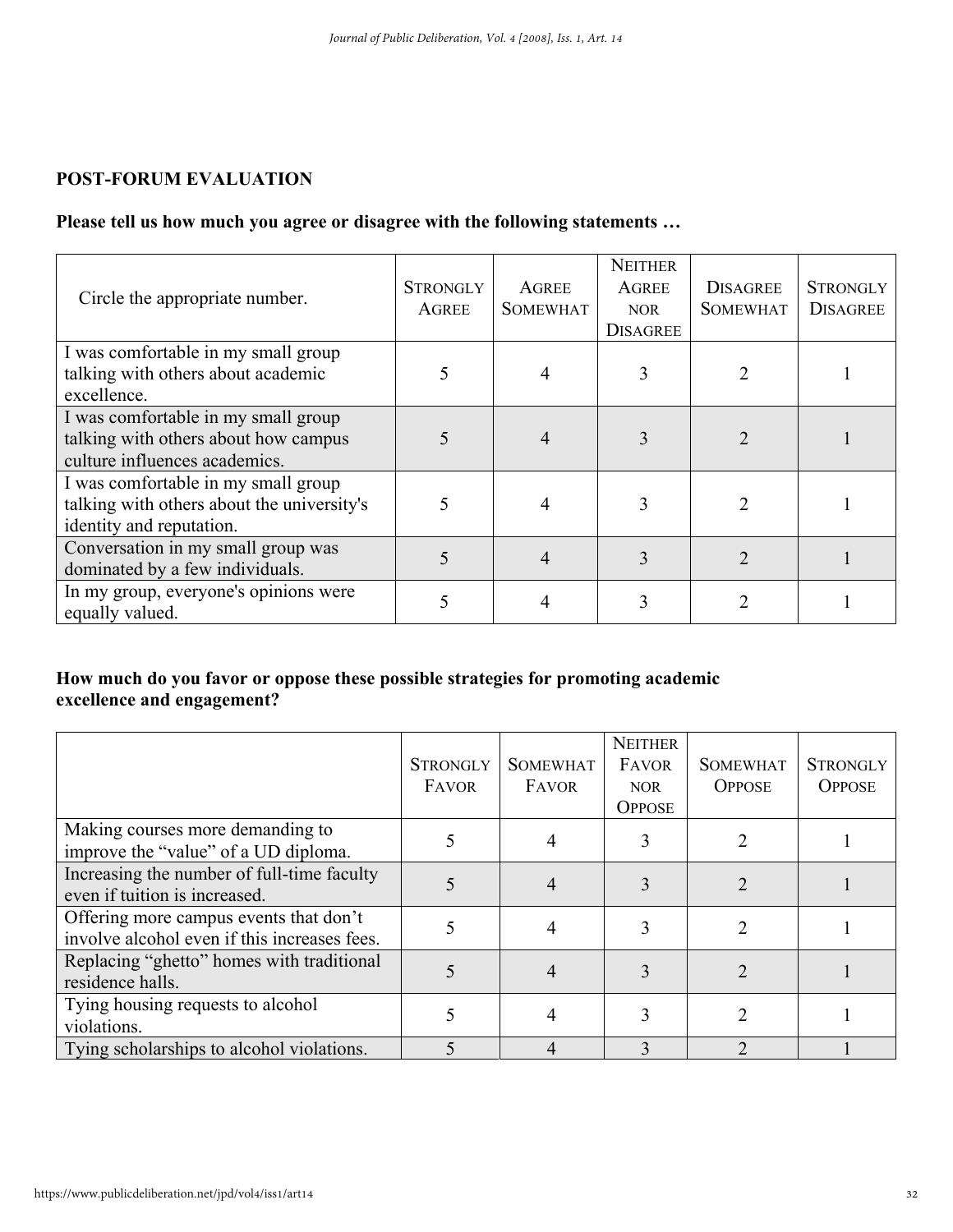| Decreasing UD's Catholic and Marianist<br>tradition.                                                           |  |  |  |
|----------------------------------------------------------------------------------------------------------------|--|--|--|
| Scheduling more morning and Friday<br>classes.                                                                 |  |  |  |
| Becoming more concerned with college<br>rankings.                                                              |  |  |  |
| Becoming more selective in admission<br>decisions, preferring students with higher<br>academic qualifications. |  |  |  |
| Becoming more selective in admissions,<br>preferring students who match UD's<br>identity.                      |  |  |  |
| Adopting stricter grading policies to reduce<br>"grade inflation".                                             |  |  |  |

## **Please tell us how much you agree or disagree with the following statements …**

|                                                                                                                                         | <b>STRONGLY</b><br><b>AGREE</b> | <b>AGREE</b><br><b>SOMEWHAT</b> | <b>NEITHER</b><br><b>AGREE</b><br><b>NOR</b><br><b>DISAGREE</b> | <b>DISAGREE</b><br><b>SOMEWHAT</b> | <b>STRONGLY</b><br><b>DISAGREE</b> |
|-----------------------------------------------------------------------------------------------------------------------------------------|---------------------------------|---------------------------------|-----------------------------------------------------------------|------------------------------------|------------------------------------|
| Administrators have a significant role in<br>the university's efforts to promote greater<br>academic excellence.                        | 5                               | $\overline{4}$                  | 3                                                               | $\overline{2}$                     |                                    |
| Alcohol consumption on campus interferes<br>with academic excellence.                                                                   | 5                               | $\overline{4}$                  | 3                                                               | $\overline{2}$                     |                                    |
| Because the term "academic excellence"<br>means different things to different people,<br>UD should not try to become more<br>excellent. | 5                               | 4                               | 3                                                               | $\overline{2}$                     |                                    |
| Faculty have a significant role in the<br>university's efforts to promote greater<br>academic excellence.                               | 5                               | $\overline{4}$                  | 3                                                               | $\overline{2}$                     |                                    |
| Faculty need to make classes more<br>rigorous for UD to achieve academic<br>excellence.                                                 | 5                               | 4                               | 3                                                               | $\overline{2}$                     |                                    |
| Professors care about student views on<br>academic excellence.                                                                          | 5                               | $\overline{4}$                  | 3                                                               | $\overline{2}$                     |                                    |
| Prospective students, parents, and<br>guidance counselors see UD as a "safety<br>school" or "second choice".                            | 5                               | 4                               | 3                                                               | 2                                  |                                    |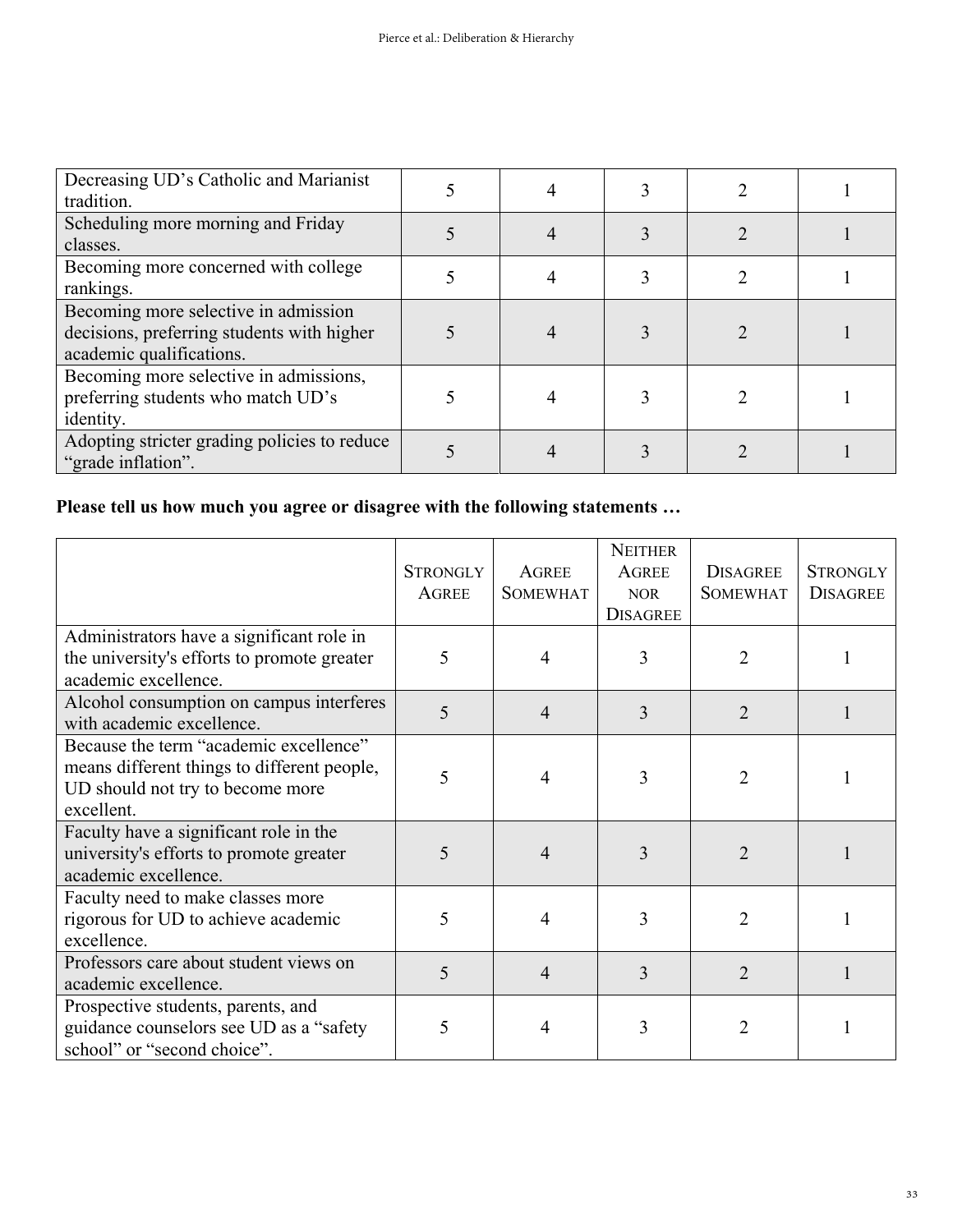| Pursuing academic excellence conflicts     |                |                |                |                |                |
|--------------------------------------------|----------------|----------------|----------------|----------------|----------------|
| with the Marianist values of equality,     | 5              | $\overline{4}$ | 3              | $\overline{2}$ |                |
| inclusiveness, community, and service.     |                |                |                |                |                |
| Student views matter to the university's   | 5              | $\overline{4}$ | 3              | $\overline{2}$ | 1              |
| administration.                            |                |                |                |                |                |
| Students attend UD because of the social   | 5              | $\overline{4}$ | 3              | $\overline{2}$ | 1              |
| scene.                                     |                |                |                |                |                |
| Students focus too much on extra-          | 5              | $\overline{4}$ | 3              | $\overline{2}$ | 1              |
| curricular and social activities at UD.    |                |                |                |                |                |
| Students give faculty low evaluation       | 5              | $\overline{4}$ | 3              | $\overline{2}$ | 1              |
| scores if the course is too difficult.     |                |                |                |                |                |
| Students have a significant role in the    |                |                |                |                |                |
| university's efforts to promote greater    | 5              | $\overline{4}$ | 3              | $\overline{2}$ | 1              |
| academic excellence.                       |                |                |                |                |                |
| Students receive higher grades than they   | $\mathbf{1}$   |                |                | $\overline{4}$ |                |
| should.                                    |                | $\overline{2}$ | 3              |                | 5              |
| UD administrators care a great deal about  | 1              | $\overline{2}$ | 3              | $\overline{4}$ | 5              |
| student's academic success.                |                |                |                |                |                |
| UD classes are not as challenging as they  | $\mathbf{1}$   | $\overline{2}$ | 3              | $\overline{4}$ | 5              |
| should be.                                 |                |                |                |                |                |
| UD faculty members care a great deal       | 1              | $\overline{2}$ | 3              | 4              | 5              |
| about students' academic success.          |                |                |                |                |                |
| UD has an alcohol problem.                 | $\mathbf{1}$   | $\overline{2}$ | $\overline{3}$ | $\overline{4}$ | 5              |
| UD is a "party school."                    | $\mathbf{1}$   | $\overline{2}$ | 3              | $\overline{4}$ | 5              |
| UD must become academically excellent.     | $\overline{1}$ | $\overline{2}$ | $\overline{3}$ | $\overline{4}$ | $\overline{5}$ |
| UD should downplay its religious identity. | $\mathbf{1}$   | $\overline{2}$ | 3              | $\overline{4}$ | $\overline{5}$ |
| UD should hire more full-time faculty and  | $\mathbf{1}$   | $\overline{2}$ | 3              | $\overline{4}$ | 5              |
| fewer part-time faculty.                   |                |                |                |                |                |
| UD's campus culture is too set for it to   | $\mathbf{1}$   | $\overline{2}$ | 3              | $\overline{4}$ | 5              |
| change significantly.                      |                |                |                |                |                |
| UD's enforcement of existing alcohol       | 1              | 2              | 3              | 4              | 5              |
| policies is too inconsistent or lenient.   |                |                |                |                |                |

Rank order (1, 2, 3) the approaches, in terms of which would best promote academic excellence.

- 
- \_\_\_\_\_\_ Encourage greater academic rigor and engagement.
- Foster a campus culture that values academic excellence.
- **EXECUTE:** Promote an identity and reputation of excellence.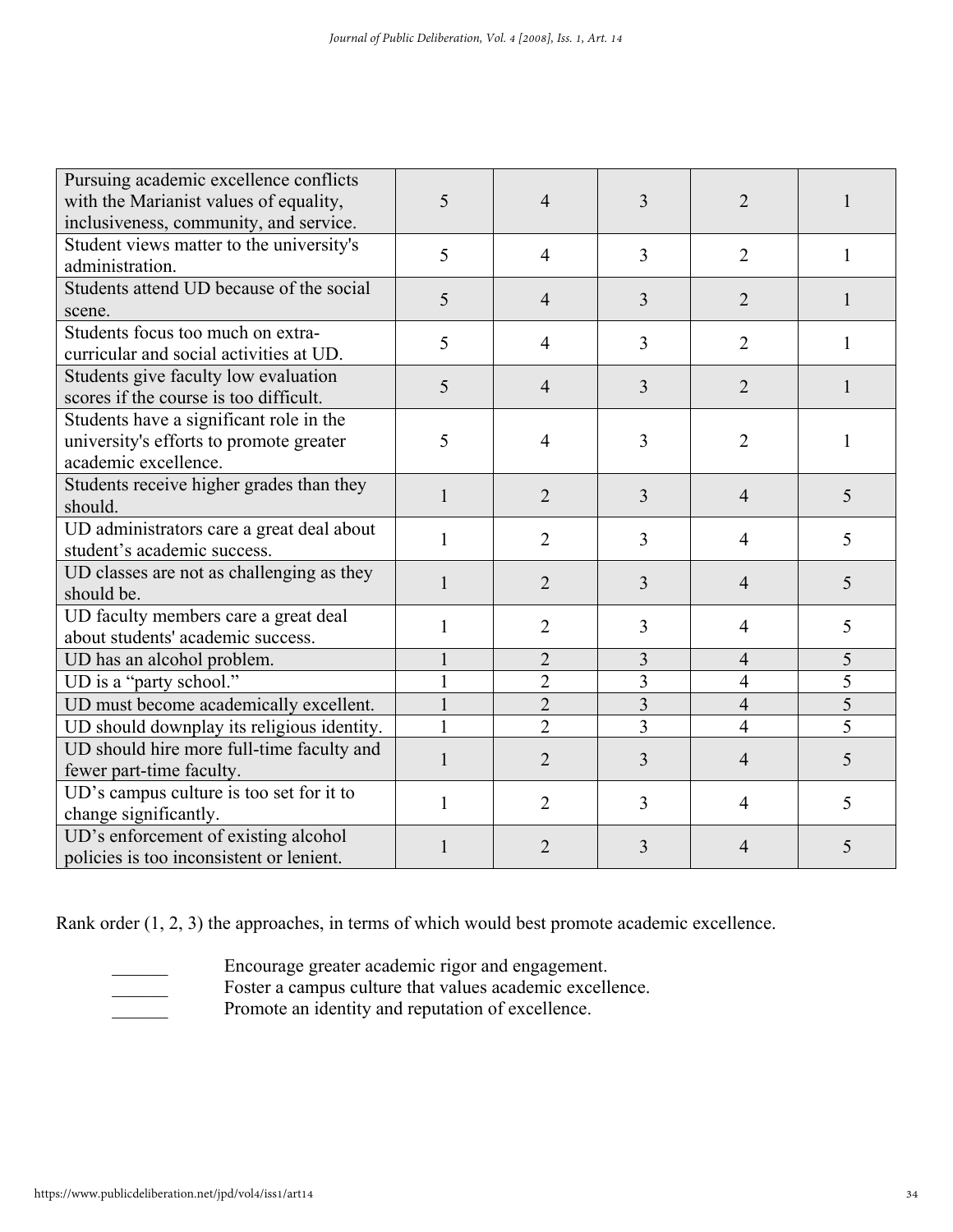### **Please Circle The Appropriate Category**

| Gender:         | Male                              | Female                |                                                                     |                                                                           |          |
|-----------------|-----------------------------------|-----------------------|---------------------------------------------------------------------|---------------------------------------------------------------------------|----------|
| Classification: |                                   |                       |                                                                     |                                                                           |          |
| ear             | more                              | $\Gamma$ and $\Gamma$ | tudent                                                              | ty                                                                        | istrator |
|                 |                                   |                       |                                                                     |                                                                           |          |
|                 | For Students, what is your major? |                       |                                                                     |                                                                           |          |
|                 |                                   |                       | What one change could best promote academic excellence at UD?       |                                                                           |          |
|                 |                                   |                       | How has this forum changed your perspective on academic excellence? |                                                                           |          |
|                 |                                   |                       |                                                                     | How has this forum changed your perception of others in the UD community? |          |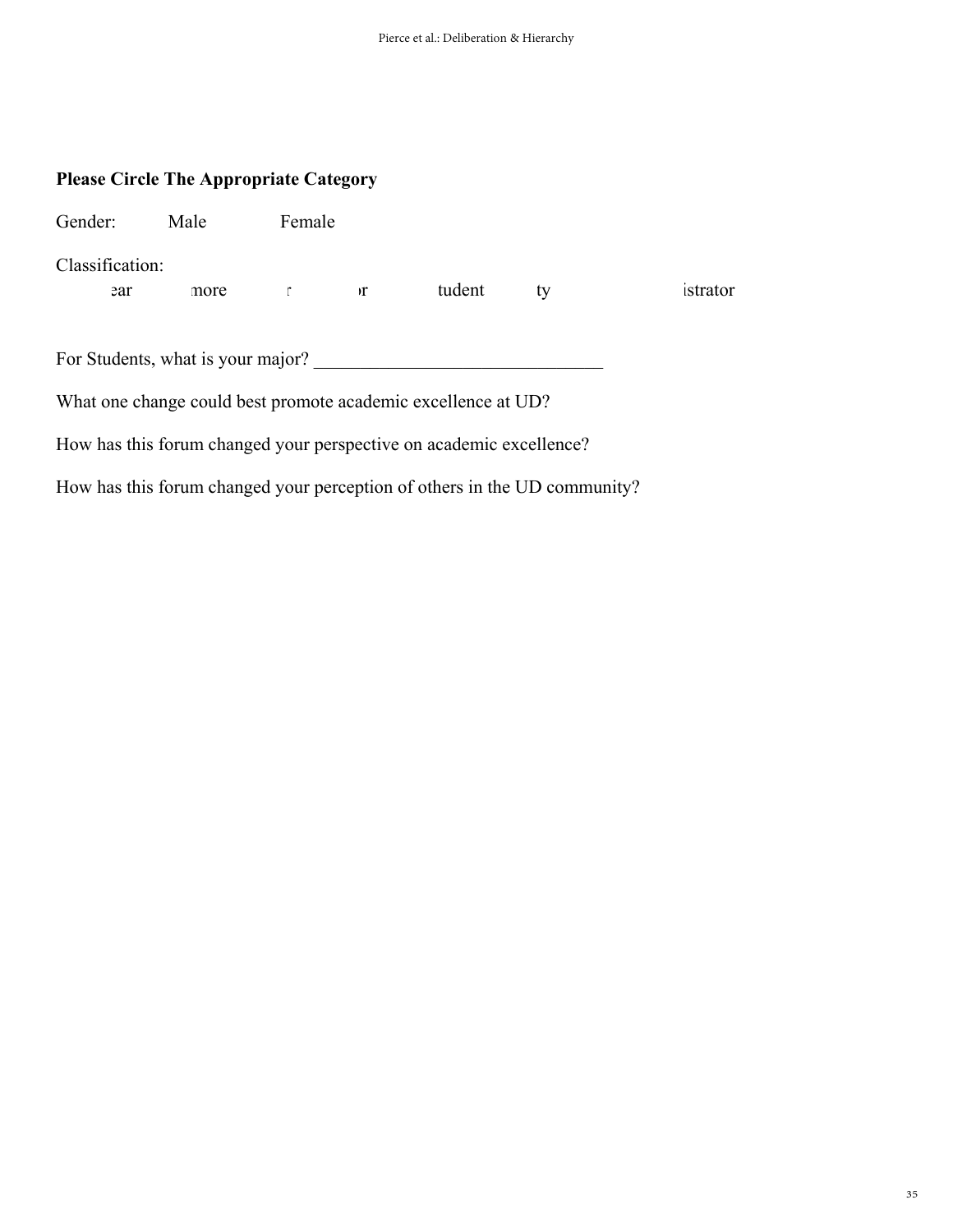#### REFERENCES

- Ackerman, Bruce A. 1980. *Social Justice in the Liberal State*. New Haven: Yale University Press.
- Balkwell, J.W. 1994. "Status." In Martha Foschi and Edward J. Lawler*,* eds., *Group Processes: Sociological Analyses*, pp.119-48. Chicago: Nelson-Hall Pub.
- Berger, Joseph and M. Zelditch, Jr. 1977. "Status Characteristics and Social Interactions: The Status-Organizing Process." In Joseph Berger Jr. and M.H. Fisek, et al., eds., *Status Characteristics and Social Interaction: An Expectation-States Approach*, 91-134. New York: Elsevier Scientific Pub. Co.
- Chambers, Samuel. 2005. "Working on the Democratic Imagination and the Limits of Deliberative Democracy." *Political Research Quarterly* 58(4): 619-23.
- Cohen, Joshua. 1989. "Deliberation and Democratic Legitimacy." In A. Hamlin and B. Pettit, eds., *The Good Polity*, 17-34. New York: Oxford University Press.
- Elster, Jon. 1998. *Deliberative Democracy: Cambridge Studies in the Theory of Democracy*. New York: Cambridge University Press.
- Fishkin, James S. 1991. *Democracy and Deliberation: New Directions for Democratic Reform*. New Haven: Yale University Press.
- Foschi, Martha. 1996. "Double Standards in the Evaluation of Men and Women." *Social Psychology Quarterly* 59(3): 237-54.
- Gerencser, Steven. 2005. "The Corporate Person and Democratic Politics." *Political Research Quarterly* 58(4): 625-35.
- Goodwin, S.A., A. Gubin, A. Fiske, et al. 2000. "Power Can Bias Impression Processes: Stereotyping Subordinates by Default and by Design." *Group Processes & Intergroup Relations* 3: 227-56.
- Gutmann, Amy and Dennis F. Thompson. 1996. *Democracy and Disagreement*. Cambridge, Mass.: Harvard University Press.